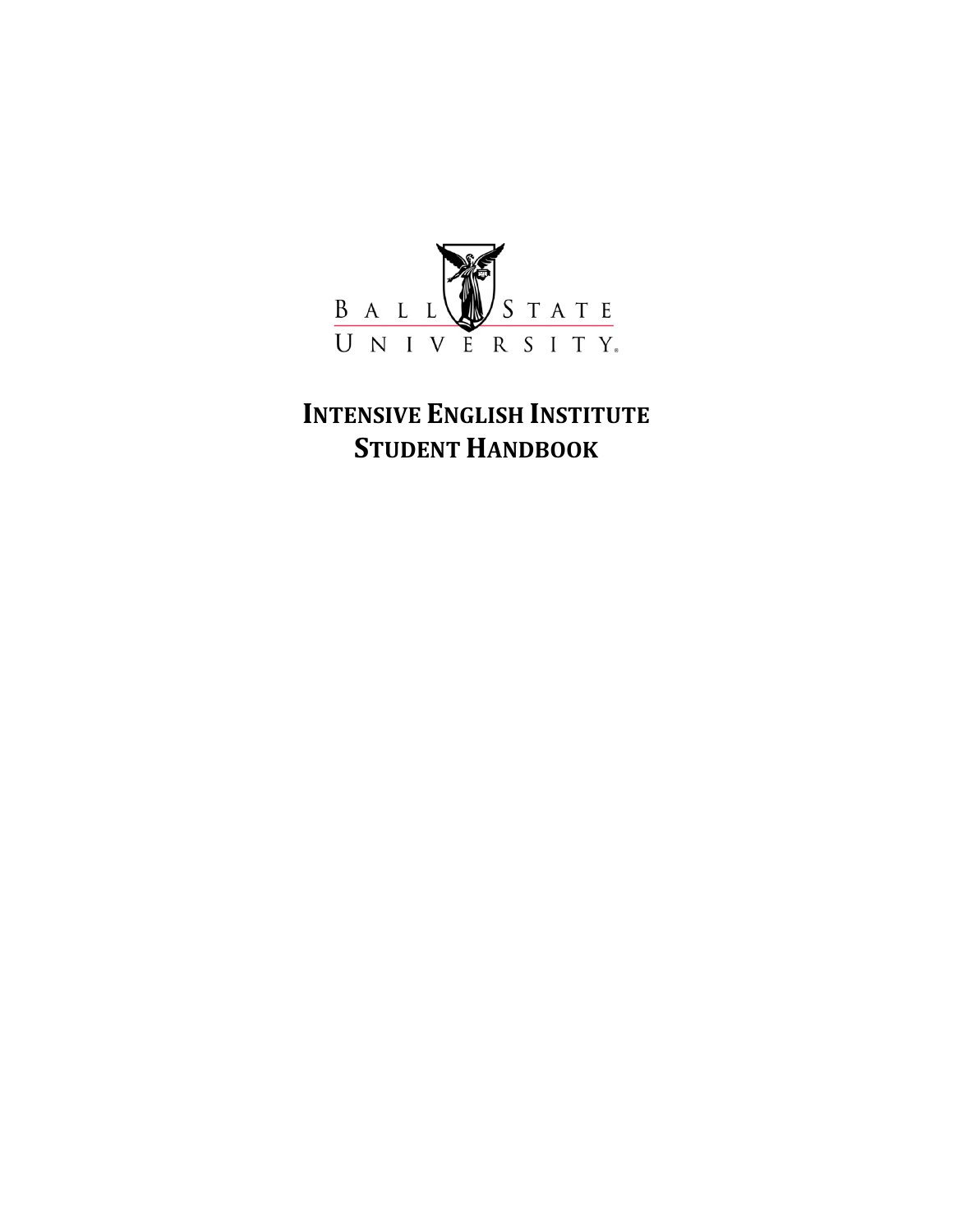# **Table'of'Contents**

### **I. Welcome to the IEI!**

### **II.** Introduction to the Intensive English Institute

### **III.** Length and Structure of the Program

- a. Curriculum Overview
- b. Description and Overview of Courses
	- i. Course Numbering
- c. Academic Calendar
	- i. US Holidays
- d. Full-time & Part-time Study

### **IV. Assessment**

- a. Placement Testing
- b. Requirements for Passing a Course
- c. Requirements for Passing a Level/ Completing the Program

### **V. Registration**

- a. IEI Courses
	- i. Add/Drop Procedure
- b. Non-IEI Courses (Immigration Workshop & Course Request Workshop)

### **VI. Textbooks and Technology**

### **VII. Attendance Policy**

- **VIII. Advisors**
- **IX. Academic Honesty**
- **X.** Course Evaluations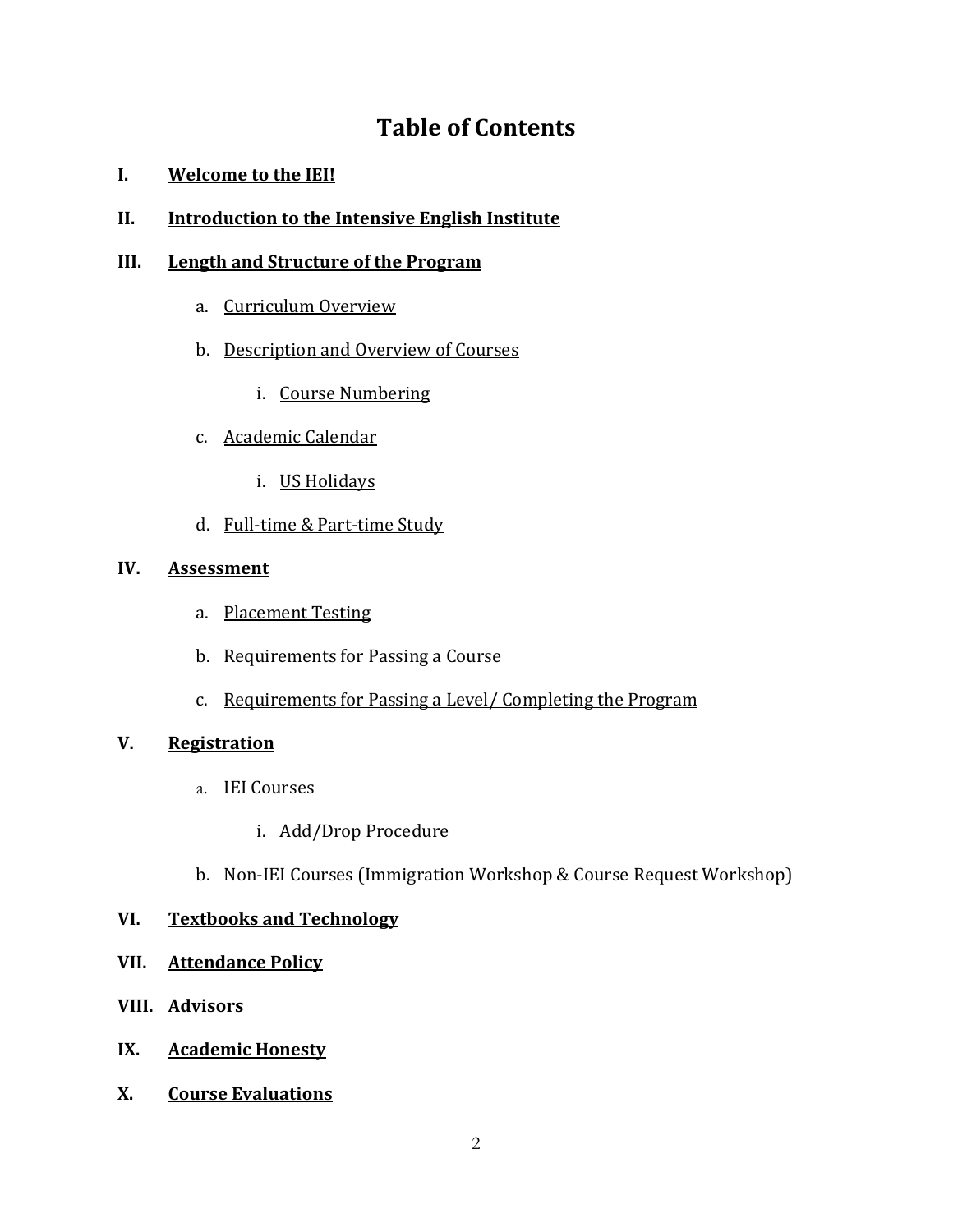- **XI. Student Resources**
- **XII.** Complaint Procedures
- **XIII. International Studies**

### **XIV. US'Customs'and'Practices**

- a. Getting around Muncie
- b. General Hints about Living in the US
- **XV. Glossary**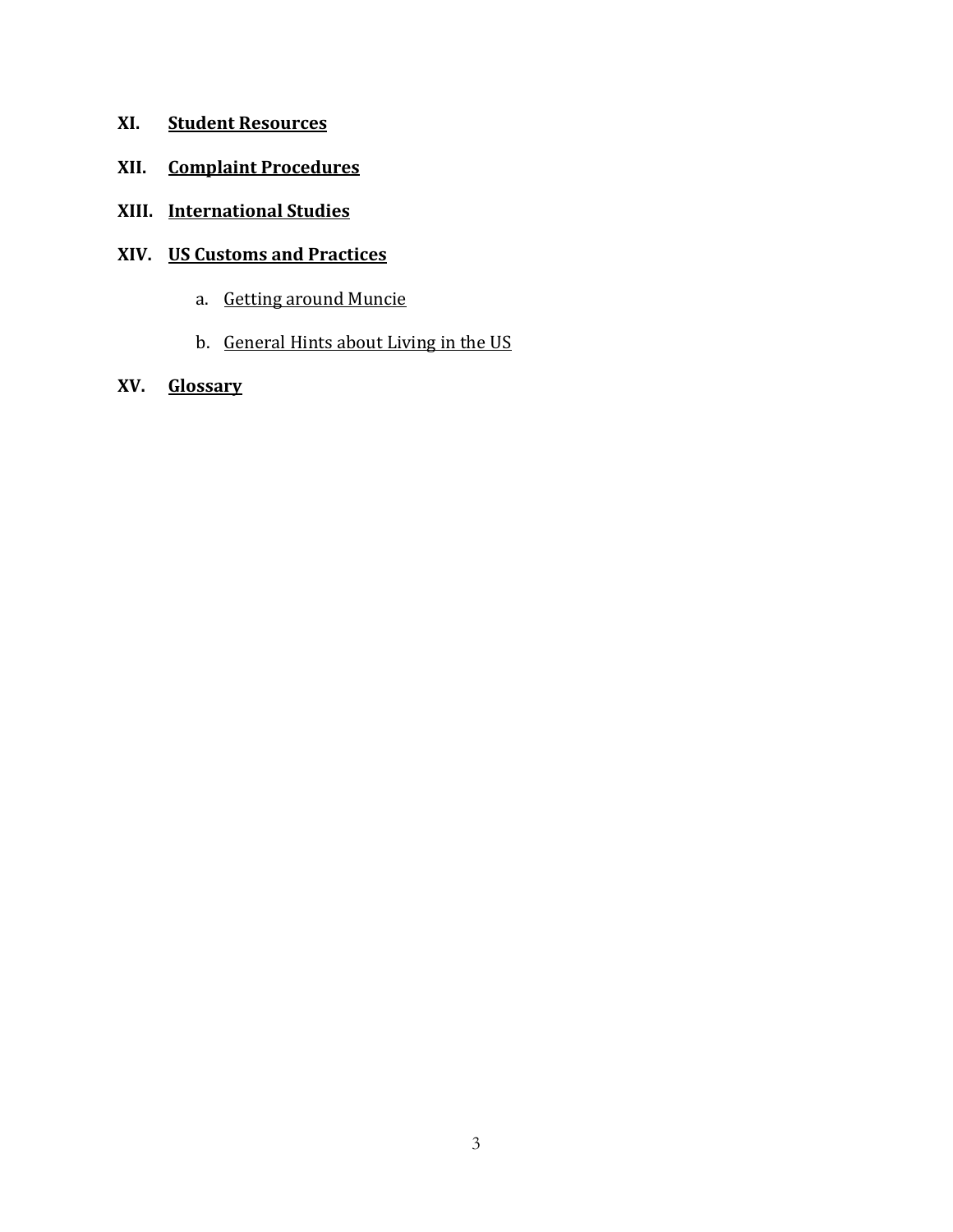# **Welcome!**

Welcome to the Intensive English Institute (also called the IEI) at Ball State University! The IEI is an exciting and dynamic place. More and more students come to the IEI every year. They come from many different countries all over the world.

We wrote this handbook for you, the students. In this handbook, you will find important information about the IEI and Ball State University. You will also find information about being an international student and about living in the United States.

There is a lot of information in the handbook. Do not worry. You do not need to know everything in this book now. We wrote this handbook, because we wanted you to have all of this information. You can always find it and read it again if you have questions about the IEI.

Please read this handbook. If you read it, you will learn more about the IEI. If you have questions, ask your IEI advisor.

We are very excited to teach you English and to learn about you and your country.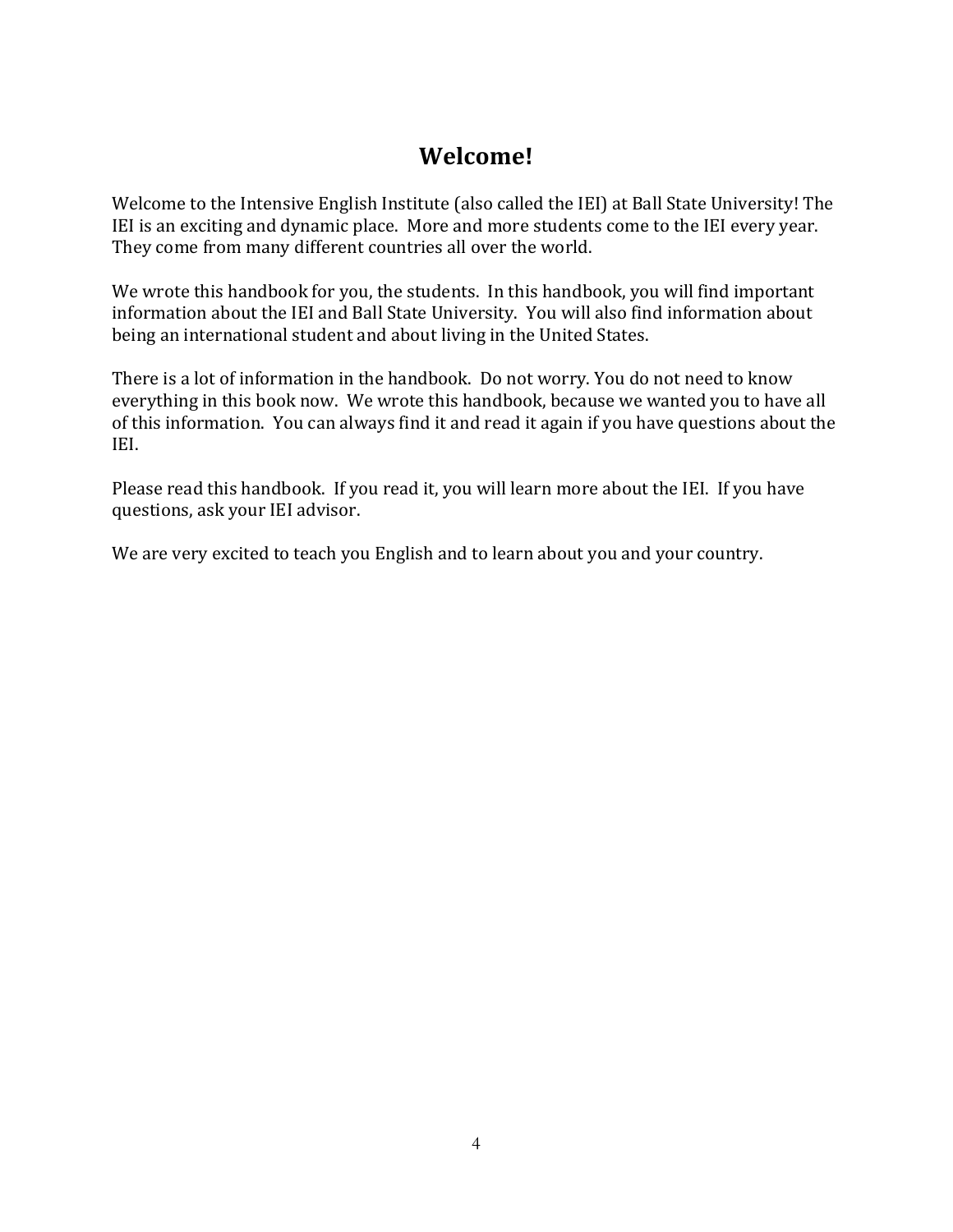# Introduction to the Intensive English Institute

## **The'IEI'Mission'**

The mission of the Intensive English Institute (IEI) is twofold, with both parts having equal importance.

- One goal is to facilitate international students' progress in English proficiency and the knowledge of US culture that is necessary for success in academic coursework in the United States. In other words, the IEI aids students in the acquisition of English in order for students to begin their coursework as soon as possible.
- Our second purpose is to encourage the development and research of best practices in the area of language teaching and learning. Therefore, the IEI provides graduate students in the MA TESOL and the PhD in Applied Linguistics programs opportunities for hands-on teaching experience and practical teaching training in a supportive environment. Additionally, participation in classroom-based research is encouraged for all IEI faculty members.

Students may apply for study in the IEI or they may apply for admission to Ball State University. If a student is given "conditional admission", this may mean that the student has not shown a high enough level of English proficiency to be able to attend regular BSU classes and must take classes in the IEI first. Some students are admitted for the IEI only.

## **F1 Visa Holders**

If you are studying in the US on an FI Visa, you are required to maintain fulltime status every semester you are studying. For the IEI, that means you must be enrolled in all six courses for your level.

You are also required to stay enrolled as a full time student for the entirety of the semester. This means that if you finish level six during the first session of the IEI term, you must enroll for the second session of the semester. There is a level of open topics that reflects further skills and will help you continue to enhance your English skills.

If you do not enroll, your immigration document will be cancelled and you will need to leave the USA immediately. Please see the Rinker Center for International Programs before leaving the USA.

## **Location'of'the'IEI'**

The IEI offices are in the Robert Bell building on the third floor. The office is room 353 (at Ball State, we say "RB 353"). Also, most of the IEI instructors have their offices on the third floor. The IEI lab is also on the third floor in RB 354.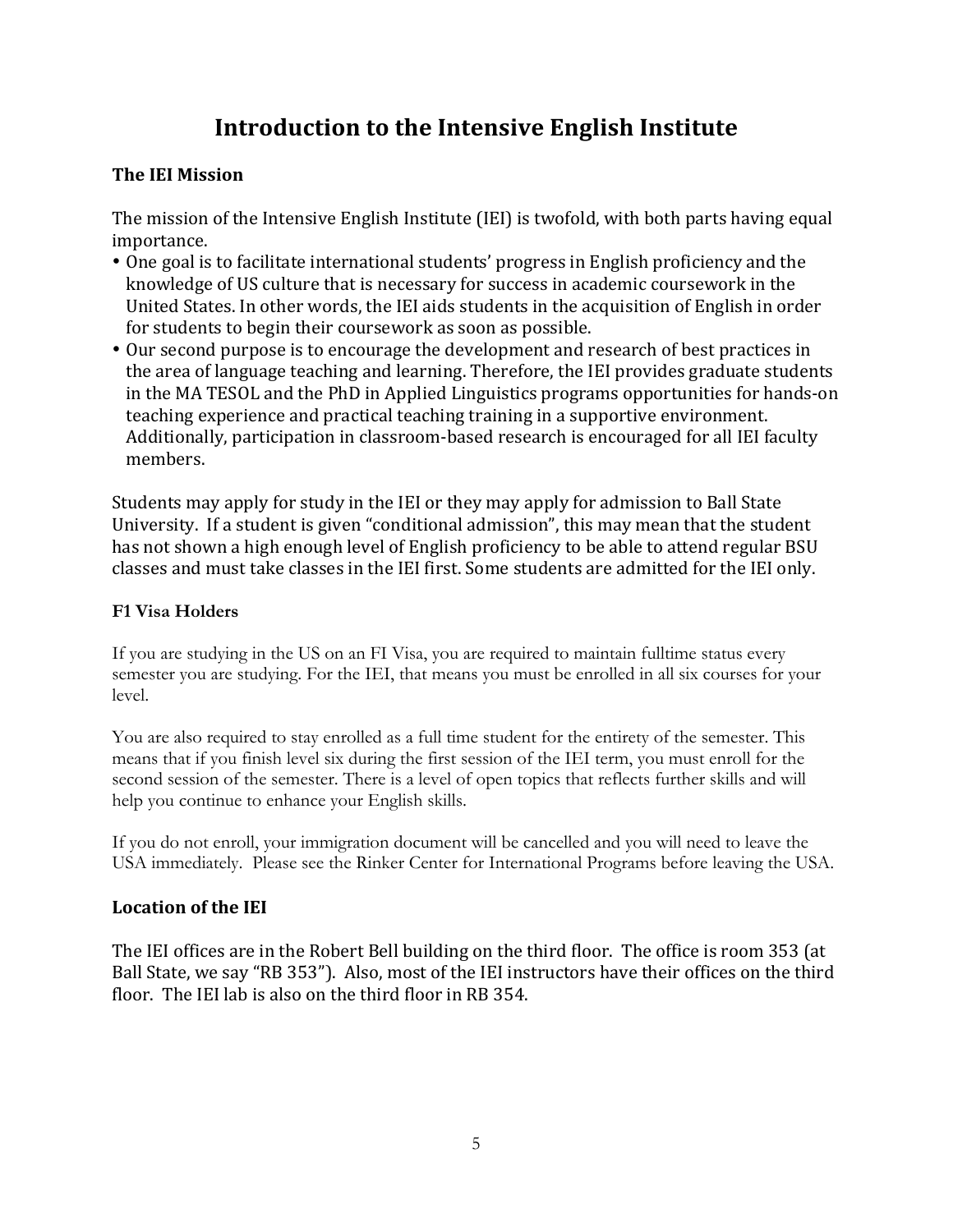# **Organization of the IEI**

### **Director'**

The Director manages and supervises the IEI. This person provides guidelines for present issues and future development. The Director is responsible for representing the IEI to the greater university community and to other people and schools in the teaching English to speakers of other languages profession. The Director's office is room 353 in the Robert Bell building. The director of the IEI is Dr. Seig.

### **Associate'Director'**

The Associate Director supports the Director by managing the daily operations of the IEI. This person is in charge of student and instructor issues. If a student or an instructor has a problem, he or she might need to contact the Associate Director. If you have a problem, please read the sections about **Complaints** to decide if you should contact the Associate Director with the problem. The Associate Director's office is room 353 in the Robert Bell building and the email contact is demcmillan@bsu.edu. The Associate Director of the IEI is Dr. McMillan.

### **Administrative'Assistant**

The Administrative Assistant does many important things in the IEI. This person keeps track of student records and also communicates important information to the students in the IEI. You can find this person in the IEI office in RB 353. The Administrative Assistant is Ms. Kara Clark-Duquette

### **Instructors**

The instructors teach the IEI courses. They work hard to provide excellent classes that will challenge you to improve your English so that you can begin your academic coursework in your major field of study.

### **Advisors**

IEI Advisors: Each IEI student has an IEI Advisor. Each IEI instructor is also an advisor. You will learn the name of your IEI advisor on your first day in the IEI. You will meet with your advisor every session. You should meet with your advisor if you have a problem with living in the United States or studying in the IEI. The role of the IEI advisor is to give you advice and to help you with the English for solving any challenges that you face in the United States. Your advisor will not speak for you. The job of the advisor is to help you to speak for yourself.

Other Advisors: It is important to note that you have more than one advisor while you study in the IEI and at Ball State University. You can also speak with the international student advisors at the Rinker Center for International Programs (RCIP). International student advisors will help you with any issues that are not related to IEI academic issues. Once you are admitted to the university, then you will also have an academic advisor. Your academic advisor will give you advise about your academic program.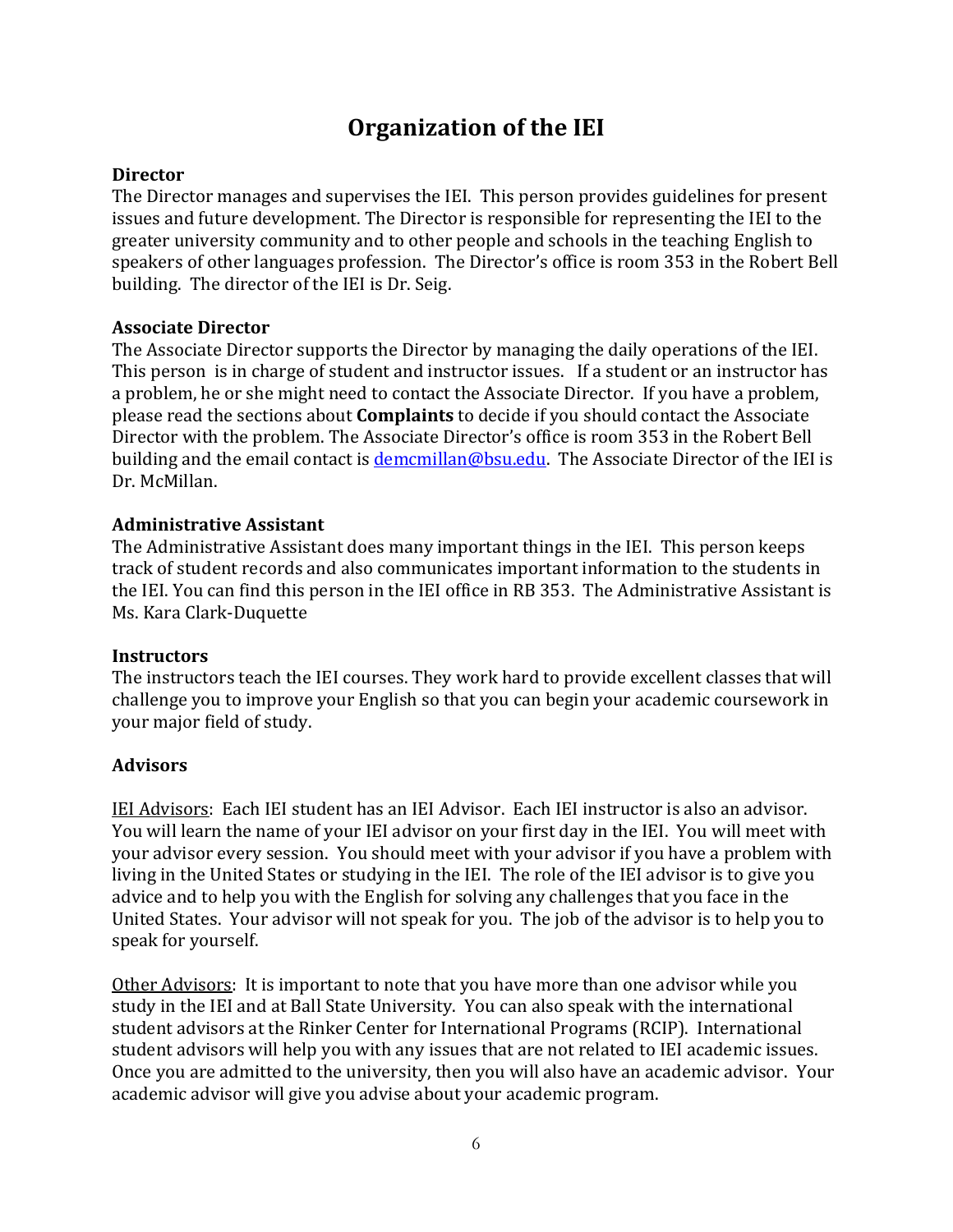### **Lab'monitor**

The Lab Monitors are in charge of the IEI laboratory (or "lab"). The IEI laboratory is in RB 354. If your instructor gives you an assignment to do in the lab, then you must check in with the Lab Monitor. Tell the Lab Monitor your name, your instructor, your course, and the assignment. You can use the IEI lab, only if there is a Lab Monitor there. You cannot use the IEI lab, if there is no Lab Monitor. If you want to know when the IEI lab is open, look at the hours posted outside of the lab's door.

# Length and Structure of the Program

### **Curriculum'Overview'**

Every new student takes the IEI placement test (see the Placement section). The IEI uses the placement test results to put students in one of the IEI's seven levels. The lowest level is level F (or Fundamentals). The highest level is level 6 (advanced, academic English).

In each level, students take six courses. These courses are:

- 1. Writing
- 2. Grammar
- 3. Reading
- 4. Speaking
- 5. Listening
- 6. Open Topic: a course in pronunciation, culture, study skills, or research skills

Each course meets for 4 hours every week. Full-time IEI Students have 24 hours of class every week. Students earn 3 credit hours for each course. If you pass the level (or class), you will earn a grade of "Credit." If you fail the level (or course), you will earn a grade of "No Credit." IEI courses are not included in your grade point average at Ball State University.

#### Levels in the IEI

The 7 mandatory levels in the IEI are listed in the table below. Levels F and 1 are survival English courses. These courses are for students, who need to learn English for daily living. Levels 2 and 3 are communicative English courses. These courses are for students, who need to learn to communicate their ideas to English speakers. Levels 4-6 are academic English courses. These courses are for students, who need to learn advanced English so they can study at a university.

#### Open Topics

For each session, full-time students in the IEI are required to take an open topic course. Each level has a different open topic course. See the table below for information on these courses...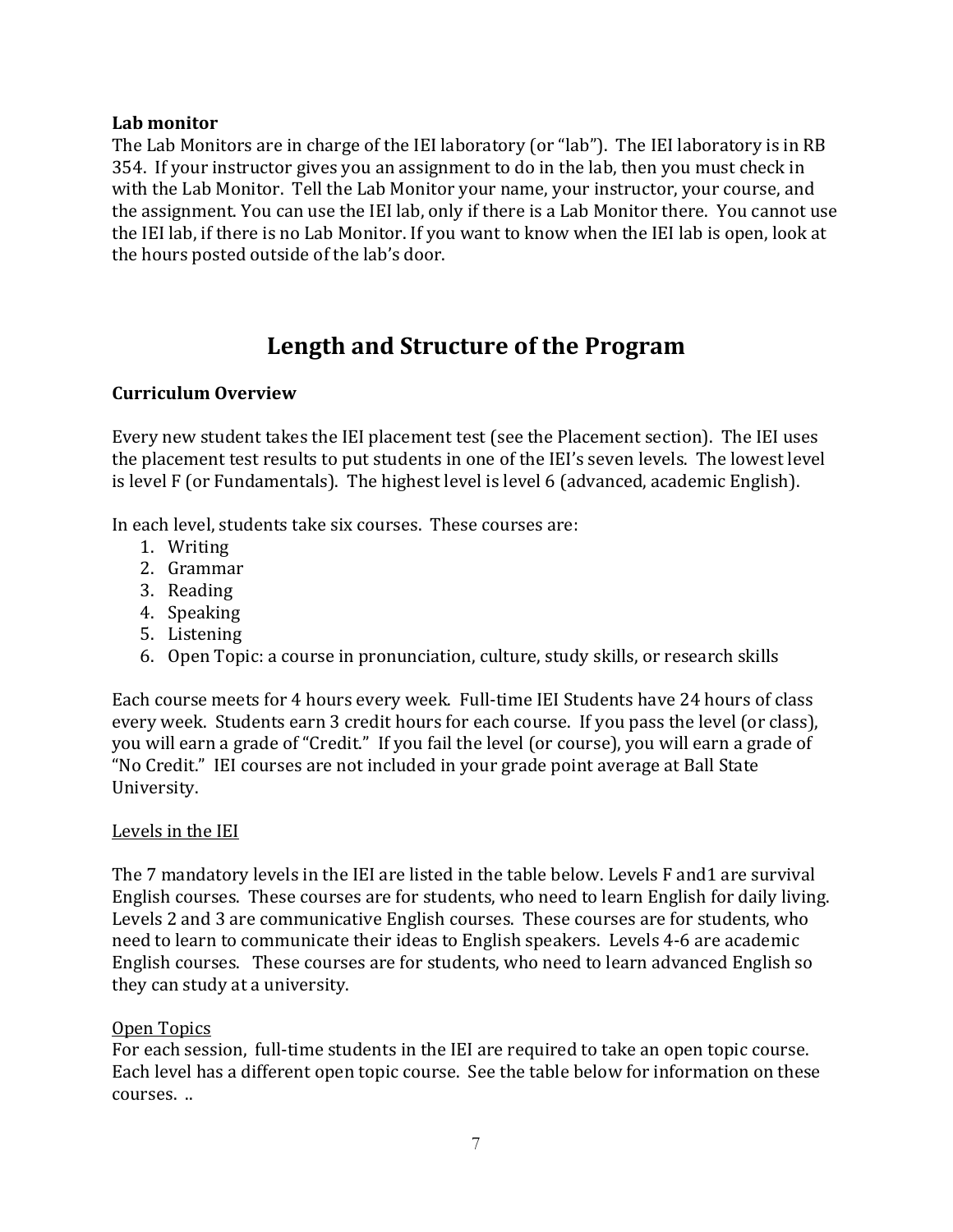| <b>Levels</b>      | <b>Core Courses</b> |                 |              | <b>Open Topic</b> |                   |                     |
|--------------------|---------------------|-----------------|--------------|-------------------|-------------------|---------------------|
|                    |                     |                 |              |                   |                   | Course              |
| Level F            | <b>ENIEI 101-</b>   | <b>ENIEI</b>    | <b>ENIEI</b> | <b>ENIEI</b>      | <b>ENIEI 105-</b> | <b>ENIEI 106</b>    |
|                    | Writing             | $102 -$         | $103 -$      | 104-              | Listening         | Pronunciatio        |
|                    | 4 hours             | Grammar         | Reading      | Speaking          | 4 hours           | n <sub>1</sub>      |
|                    |                     | 4 hours         | 4 hours      | 4 hours           |                   | 4 hours             |
| Level 1            | <b>ENIEI 111-</b>   | <b>ENIEI</b>    | <b>ENIEI</b> | <b>ENIEI</b>      | <b>ENIEI 115-</b> | <b>ENIEI 116</b>    |
|                    | Writing             | 112-            | $113 -$      | 114-              | Listening         | <b>Study Skills</b> |
|                    | 4 hours             | Grammar         | Reading      | Speaking          | 4 hours           | 1                   |
|                    |                     | 4 hours         | 4 hours      | 4 hours           |                   | 4 hours             |
| Level <sub>2</sub> | <b>ENIEI 121-</b>   | <b>ENIEI</b>    | <b>ENIEI</b> | <b>ENIEI</b>      | <b>ENIEI 125-</b> | <b>ENIEI 126</b>    |
|                    | Writing             | 122-            | $123 -$      | 124-              | Listening         | Culture 1           |
|                    | 4 hours             | Grammar         | Reading      | Speaking          | 4 hours           | 4 hours             |
|                    |                     | 4 hours         | 4 hours      | 4 hours           |                   |                     |
| Level 3            | <b>ENIEI 131-</b>   | <b>ENIEI</b>    | <b>ENIEI</b> | <b>ENIEI</b>      | <b>ENIEI 135-</b> | <b>ENIEI 136</b>    |
|                    | Writing             | 132-            | 133-         | 134-              | Listening         | <b>Study Skills</b> |
|                    | 4 hours             | Grammar         | Readin4      | Speaking          | 4 hours           | $\overline{2}$      |
|                    |                     | 4 hours         | hours        | 4 hours           |                   | 4 hours             |
| Level 4            | <b>ENIEI</b>        | <b>ENIEI</b>    | <b>ENIEI</b> | <b>ENIEI</b>      | <b>ENIEI</b>      | <b>ENIEI</b>        |
|                    | 141Writin           | 142Gram         | 143Rea       | 144Spea           | 145Listening4     | 146Culture          |
|                    | g4 hours            | mar4            | ding4        | king4             | hours             | 24 hours            |
|                    |                     | hours           | hours        | hours             |                   |                     |
| Level 5            | <b>ENIE 151-</b>    | <b>ENIEI</b>    | <b>ENIEI</b> | <b>ENIEI</b>      | <b>ENIEI 155-</b> | <b>ENIEI 156-</b>   |
|                    | Writing             | $152 -$         | $153 -$      | 154-              | Listening         | Pronunciatio        |
|                    | 4 hours             | Grammar         | Reading      | Speaking          | 4 hours           | n <sub>2</sub>      |
|                    |                     | 4 hours         | 4 hours      | 4 hours           |                   | 4 hours             |
| Level 6            | <b>ENIEI161</b>     | <b>ENIEI162</b> | <b>ENIEI</b> | <b>ENIEI</b>      | <b>ENIEI 165</b>  | <b>ENIEI 166</b>    |
|                    | or 171              | Grammar         | 163          | 164               | Listening         | University          |
|                    | Writing             | 4 hours         | Reading      | Speaking          | 4 hours           | Culture             |
|                    | 4 hours             |                 | 4 hours      | 4 hours           |                   | 4 hours             |

There are some specific classes for graduate students. These are 171 (writing skills), and 176: Research Skills, and 816: ITA Skills, which is specifically designed for graduate teaching assistants. While other graduate students are generally allowed to take this class, graduate students with teaching assignments have priority. In levels F through 5, graduate students have the same options as all other IEI students according to the open topic assigned for that level.

### **Finals**

IEI classes do not have finals during the Ball State finals week. Each class will have a final assessment during the last week of each session. The IEI final exam schedule is determined at the beginning of each session.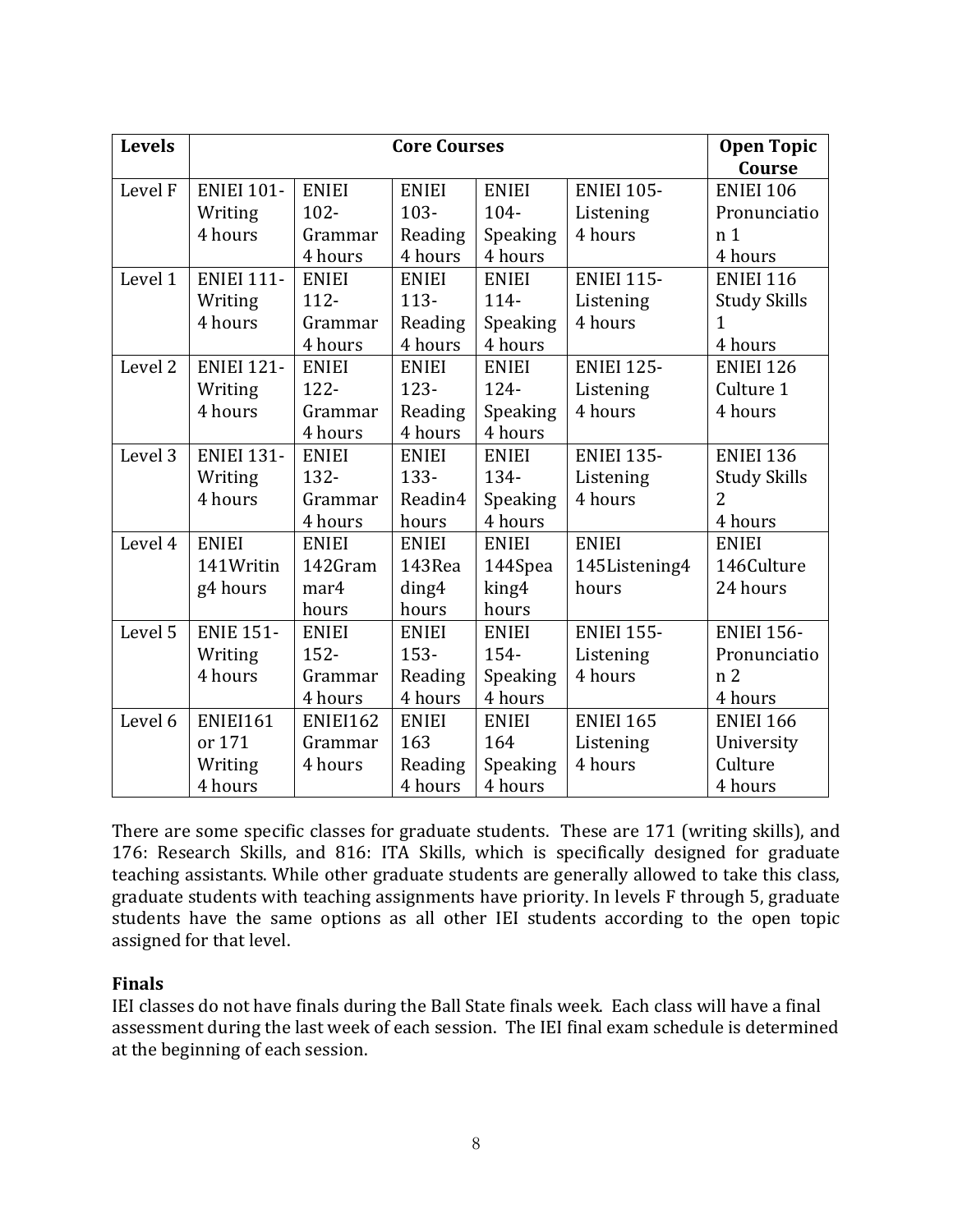# **Course'Numbers**

At Ball State University, course numbers have a lot of information. A few example course numbers are below:

ENG 103, Section 27, Reference # 34526 ENIEI 131, Sec. 2, Ref. 27892 MATHS 113, S.13, R. 67345

Each course number begins with a prefix. The prefix tells you what department the course is taught in. In the examples above, the prefixes are: ENG (for the English Department), ENIEI (for classes in the IEI), and MATHS (for classes from the Mathematical Sciences Department.

Each course number also has a Section number and a reference number. If you look at the examples above, you can see the many abbreviations for "section" and "reference number" used at BSU. The section number tells you how many different classes –or sections – of a particular course are available. The reference number is a specific number that you will need in order to register for classes once you are out of the IEI.

### IEI Course Numbers

The course numbers in the IEI have a simple system. There are 3 digits (or numbers) in each course number. The first digit for all classes is '1'. The second digit is the level. This will be the same for all courses you are taking in one semester. If you are in level 1, all of your courses will be 11X.

2<sup>nd</sup> digit-Level: 0 Fundamental  $1$  Level 1

|   | <b>LUVUL</b>       |
|---|--------------------|
| 2 | Level <sub>2</sub> |

- 3 Level 3
- 4 Level 4
- 5 Level 5
- $6$  Level  $6$
- 7 Graduate students only

The third digit is for the class type or the skill that on the class focuses on. This is the same across all levels. For example, Writing is "1" in every level.

 $3<sup>rd</sup>$  digit-Skill: 1 – Writing

- 2 Grammar
- 3 Reading
- 4 Speaking
- 5 Listening
- 6!–!Open!Topic

| Examples: | ENIEI $152$ = Level 5 (advanced) grammar          |
|-----------|---------------------------------------------------|
|           | ENIEI $141$ = Level 4 (high intermediate) writing |
|           | ENIEI $133$ = Level 3 (intermediate) reading      |
|           | ENIEI $116 =$ Study Skills 1                      |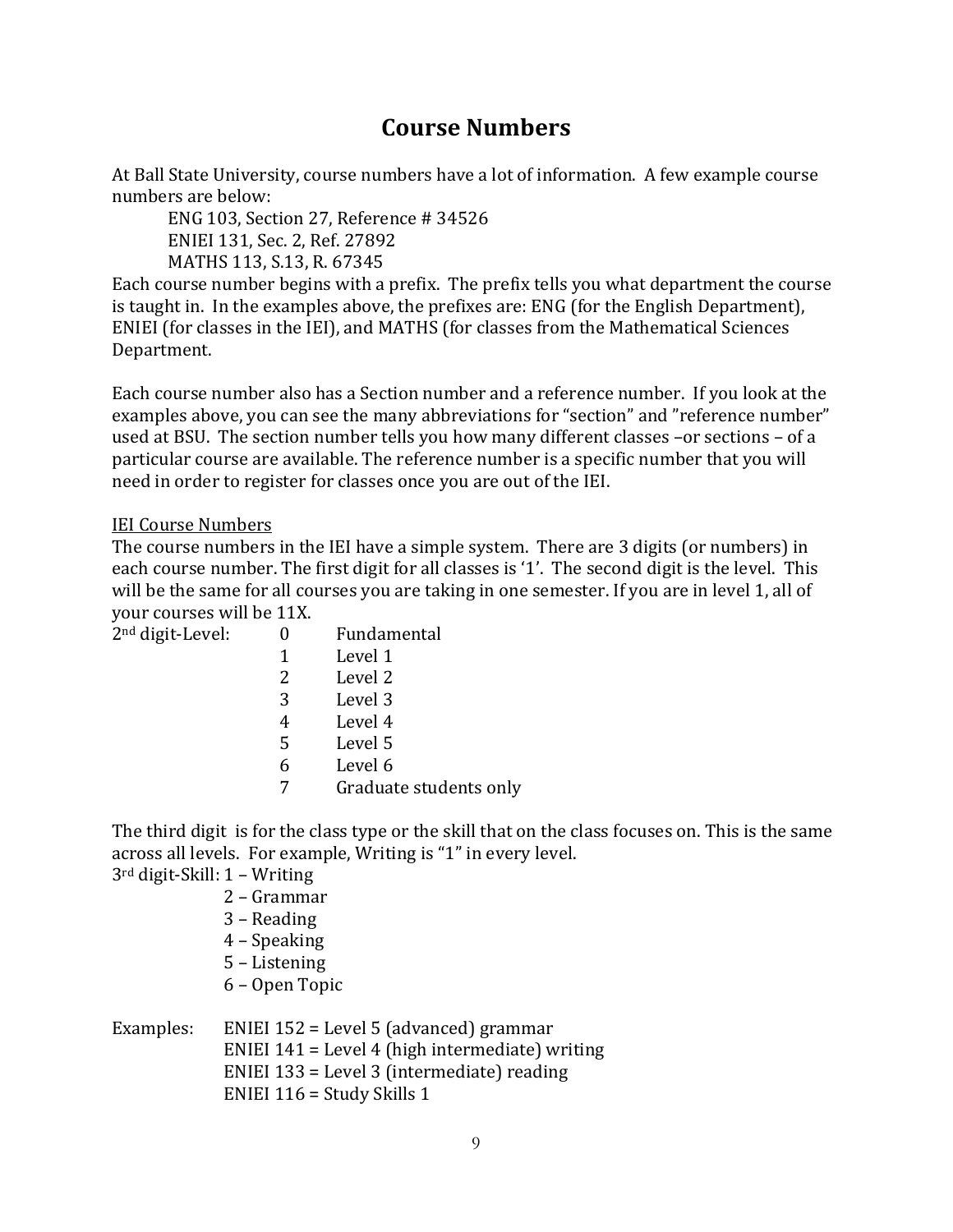# **Academic'Calendar'**

### **Ball'State'University'Academic'Calendar**

Ball State University offers two fifteen-week semesters in the fall and spring and one tenweek semester in the summer. The terms are as follows:

| Semester       | <b>Begins</b>                | Ends                      |
|----------------|------------------------------|---------------------------|
| Fall<br>Spring | Late August<br>Early January | Mid-December<br>Early May |
| Summer         | Mid-May                      | Late July                 |

### **IEI Academic Calendar**

The schedule for the IEI is a little different. The most important difference is that there are two 7-week sessions in each of Ball State's semesters. Each of Ball State's semesters is 15 weeks long. The first 7 weeks of the session are for one session. The 8<sup>th</sup> week is to help the IEI prepare for the next session. During that week, students meet with their advisors and prepare for the next session.

| Semester | Session | <b>Begins</b> | Ends             |
|----------|---------|---------------|------------------|
|          |         |               |                  |
| Fall     |         | Late August   | Mid-October      |
| Fall     |         | Mid-October   | Mid-December     |
| Spring   | 3       | Early January | Early March      |
| Spring   | 4       | Mid-March     | <b>Early May</b> |
|          |         |               |                  |

Summer To be determined (TBD)

# **US'Holidays'Observed'at'BSU'**

During the school year, there are several United States holidays. On these holidays, there are no classes at Ball State University and no classes in the IEI. There are also two university breaks. There is one break during Fall semester. There is also one break during Spring semester.

| <b>Fall:</b> | Labor Day (usually the first Monday in September)<br>Fall Break (usually the third Friday in October)<br>Thanksgiving (third Thursday in November) |
|--------------|----------------------------------------------------------------------------------------------------------------------------------------------------|
| Spring:      | Martin Luther King Day (Monday in mid-January)                                                                                                     |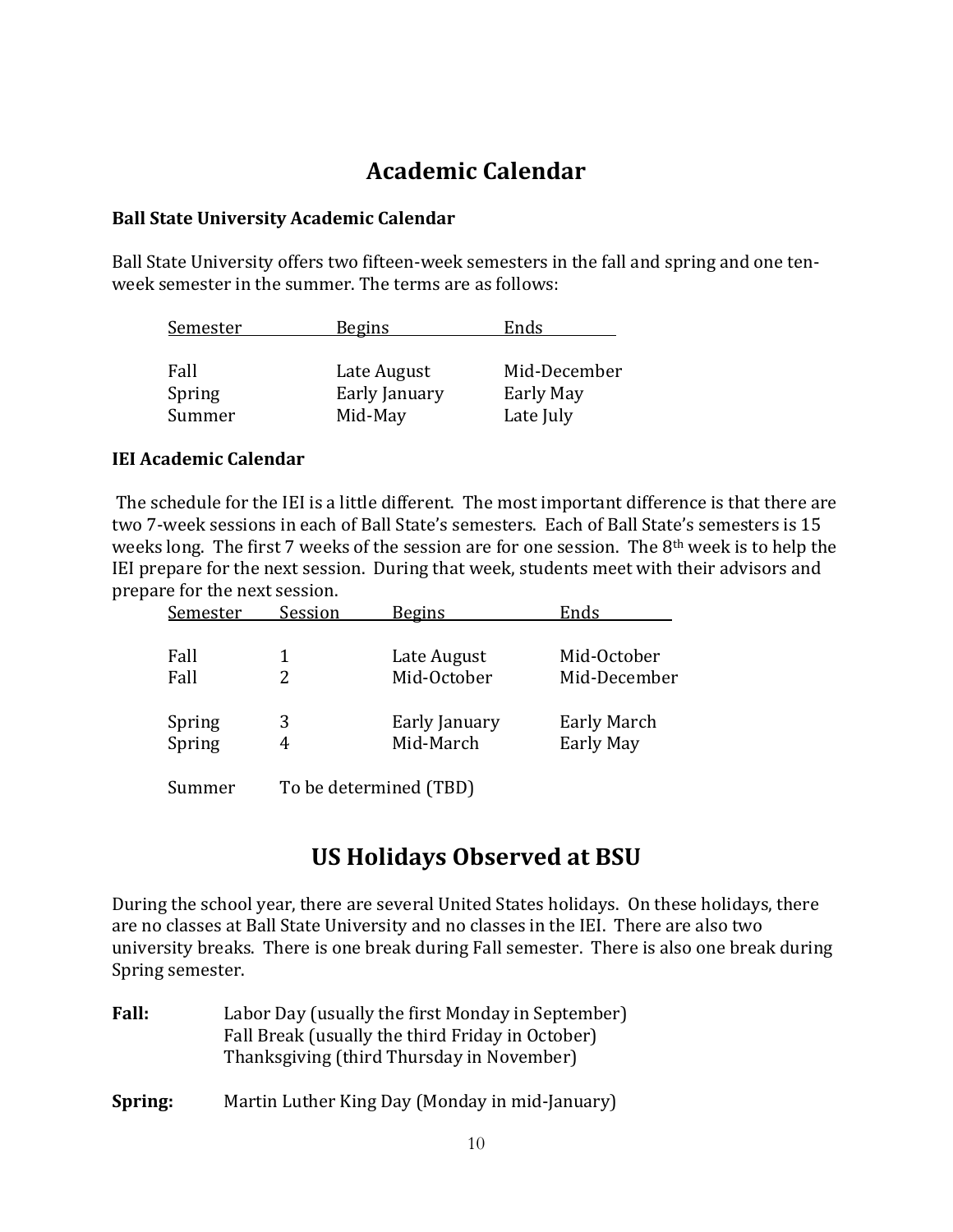Spring Break (one week break near the beginning of March)

**Summer:** Memorial Day (final Monday in May) Fourth of July

For more detailed information and exact dates for each semester, see the official calendar of Ball State University. You can find this calendar on the Ball State website: http://www.bsu.edu/calendar.

### **Daylight savings time:**

In the United States, there is a change of time every year. It is called daylight savings time.

This means that in the spring, you need to set your clock one hour forward. For example, change your clock from  $10:00$  to  $11:00$  on Daylight savings day in the Spring. Every year, this day is the second Sunday in the month of March.

In the Fall, you need to set your clock backward. For example, change your clock from 11:00 to 10:00 on Daylight savings day in the Fall. Every year, this day is the first Sunday in the month of November.

You should pay attention to the news and your instructors. These people will remind you when it is time to change your clock.

# **Full-time & Part-time Study**

Full-time students- A full-time IEI student is a student who is required to take 6 courses in the IEI.

Partial students- A partial IEI student is a student who is taking both IEI and academic courses. If you are an undergraduate, you must take a minimum of 12 credit hours and a minimum of 9 credit hours if you are a graduate student.

IMPORTANT: Full-time or part-time study in the IEI is determined by a number of factors including but not limited to your admission status, your sponsor requirements, and what semester of the year it is. Students may not change their status with the IEI without permission from an international student advisor and the Director of the IEI.

# **Assessment**

### **Placement Testing**

The IEI uses the placement test to decide which level students will study in. The IEI currently uses the ACT COMPASS ESL test. The placement test has four different parts: listening, reading, writing, and grammar. Students take all four parts in one day. A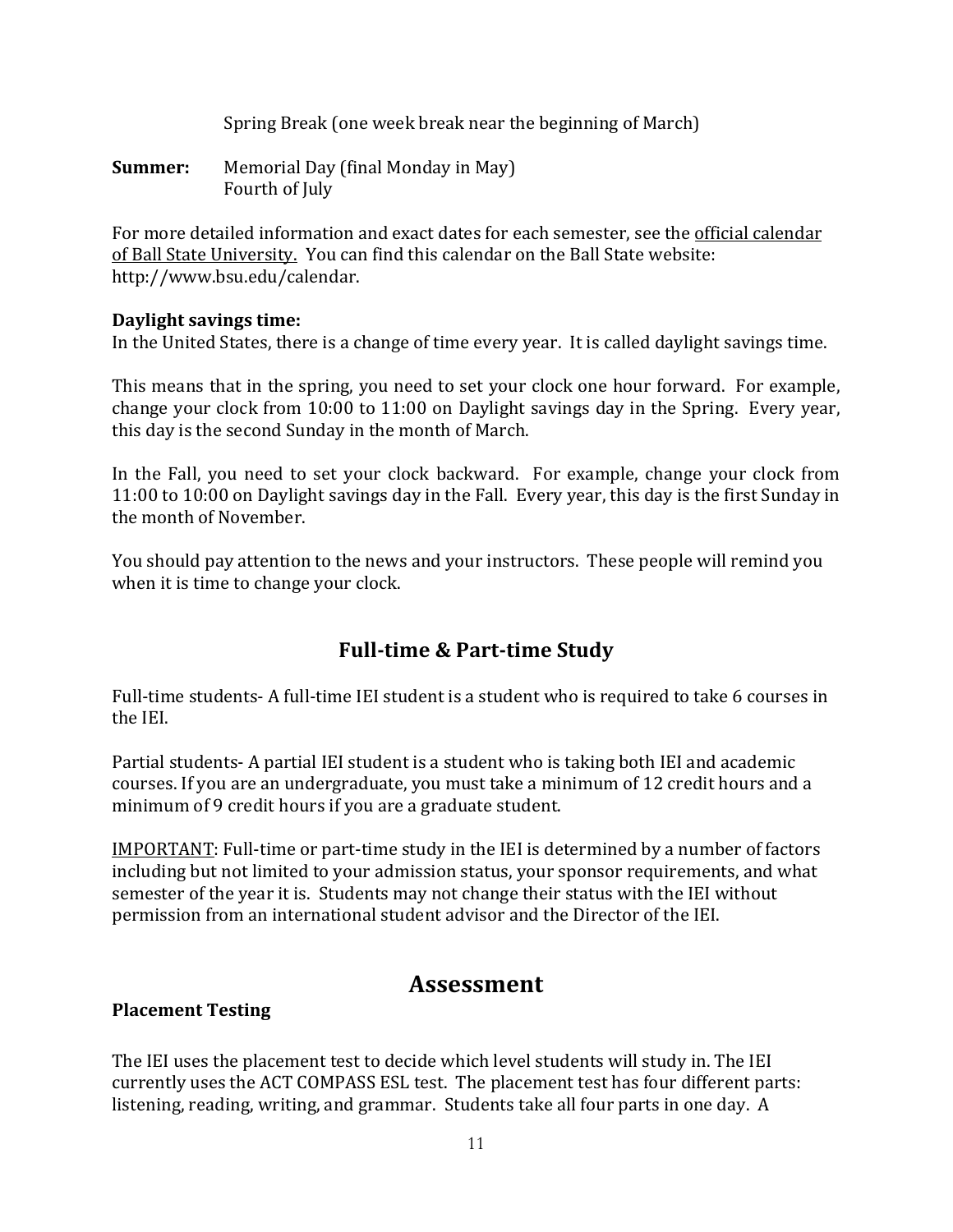computer grades the listening, reading, and grammar parts of the test. IEI instructors, the associate director, or the director grade the writing part of the test.

Students take this placement for two different reasons:

- 1. Initial placement (mandatory for all new students)
- 2. "Re-Placement" to attempt to skip levels (optional for returning students)

Students take the same test for the two different reasons, but there are different rules for each reason. These rules are described in the next two sections.

#### **Initial Placement**

During the week before classes start every session, all new students must take the IEI placement test. The test is mandatory for all new students who have not submitted an appropriate TOEFL score to the Rinker Center for International Programs.

The IEI uses the test scores from the four different parts to place the students in one level. The student enters the level of their third highest score.

Examples: Student #1 earns the following scores: Listening: Level 4 Reading: Level 3 Writing: Level 4 Grammar: Level 4

Student #1 enters Level 4.

Student #2: Listening: Level 1 Reading: Level 5 Writing: Level 2 Grammar: Level 3

Student #2 enters Level 2.

Student #3: Listening: Level 6 Reading: Level 2 Writing: Level 1 Grammar: Level 2

Student #3 enters Level 2

Student #4: Listening: Level 5 Reading: Level 3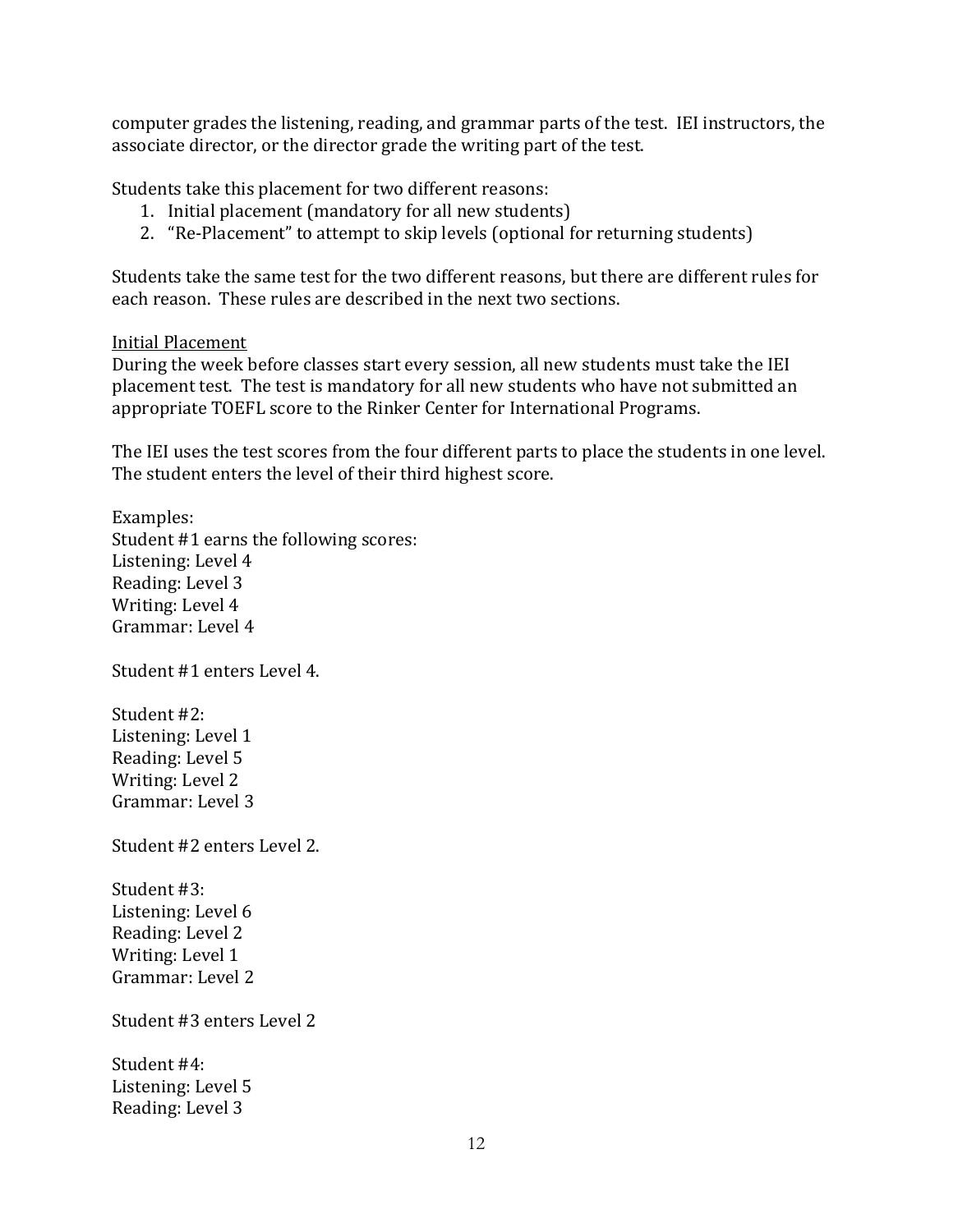Writing: Level 3 Grammar: Level 5

Student #4 enters Level 3.

### "Re-Placement"

Students, who are already studying in the IEI, can also take the placement test. They can use the test to try to move to a higher level. The test results can only help the student. The test results cannot move a student down. To move up students must show that they are advanced in all of the skill areas.

Students who are already studying in the IEI can take the placement test at 3 different times during the year: during the last two weeks of fall semester, during the last two weeks of spring semester, and during the last two weeks of summer semester. You must make an appointment with Testing Programs when you do not have class. Testing Programs is in Lucina Hall, room 366. Their phone number is 765-285-1290. The IEI instructors will inform IEI students when the testing window is open and appointments can then be made with the Testing Center.

After the student takes the Re-Placement test, IEI instructors, the associate director, or the director grade each of the four sections. The student's level for the next session will be one of three levels:

- 1. The original level that the student placed into through the Initial Placement test
- 2. The level that is one above the last level that the student earned a passing grade in (so if a student took and passed level 4 in session 2, then in session 3 he will be in level 5)
- 3. The level of the student's lowest skill on the re-placement test

The student will be placed in the level that is the highest of these three. Therefore, the replacement test can never hurt the student, because he or she can always enter the next level in the sequence if he or she passes the previous level.

Let's take a look at some examples to understand how the re-placement test scoring works.

## Examples:

Student #5 was taking level 3 classes in session 2. She took the re-placement test, because she knew that her speaking and listening were very good, and she thought she could move up to level 5. She took the re-placement test, and these were her results:

Listening: Level 6 Reading: Level 5 Writing: Level 3 Grammar: Level 5 **Re-Placement Result: Level 3**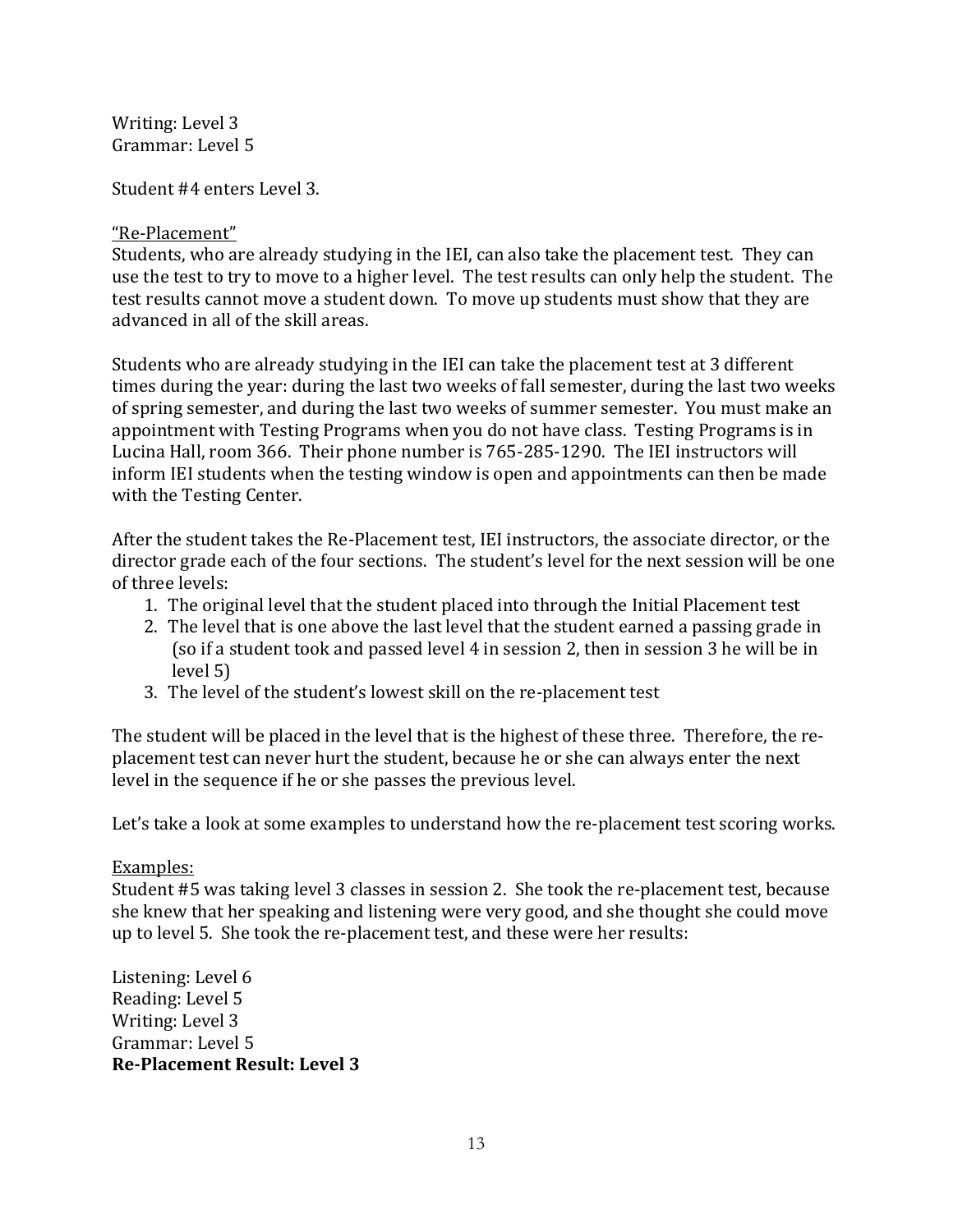Student #5 did well on Listening, Reading, and Grammar. However, her lowest score was in Writing. Therefore, her re-placement scores show that she should be in level 3. However, Student #5 did well in her level 3 classes during session 2. She passed these classes. Therefore, she will enter level 4, because the highest level that the student has earned is used (the highest of the 3 different levels discussed above).

Student #6 was taking level 1 classes during session 2. Session 2 was his first session in the IEI. He was often absent from class. He did not do his homework. He was worried that he would fail level 1. He decided to take the re-placement test, because he knew he could still move up to level 2, if he did well on the test. Here are his results:

Listening: Level 3 Reading: Level 2 Writing: Level F Grammar: Level 2 **Re-Placement Result: Level F** 

Student #6's results show he should be in Level F. He had not passed any level, and he did not pass level 1. However, he was originally placed in level 1. Therefore, Student #6 stayed in Level 1, because it was the highest of the three levels that he earned.

Student #7 was taking level 2 classes during session 2. She knew that she was only in level 2, because of her grammar score on the initial placement test. During sessions 1 and 2 she worked very hard, because she wanted to skip a level. She wanted to take level 4 classes during session 3. Here are her results:

Listening: Level 6 Reading: Level 5 Writing: Level 4 Grammar: Level 4 **Re-Placement Result: Level 4** 

Student #7 passed all of her level 2 classes, but she also did well on the re-placement test. The test shows she should be in level 4. During session 3, Student #7 was placed into level 4 because of her re-placement results.

Student #8 was taking level 4 classes. He tried and studied very hard, but he forgot to hand in some of his homework and he was sick a lot. He was worried that he was going to fail level 4. He decided to take the re-placement test, because he hoped that he could still move into level 5. Here are his results:

Listening: Level 5 Reading: Level 5 Writing: Level 5 Grammar: Level 6 **Re-Placement Result: Level 5**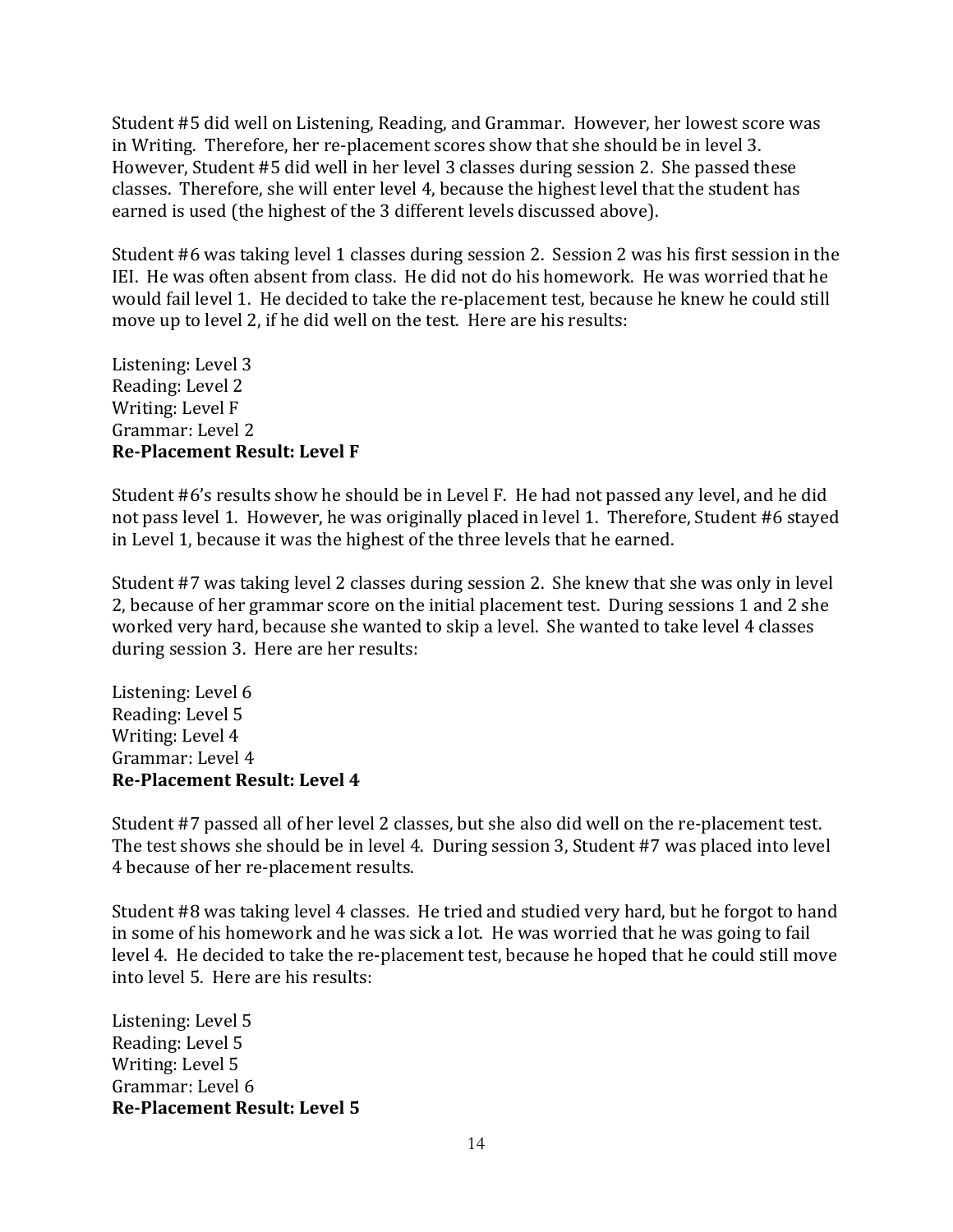Student #8 failed level 4, but his re-placement results showed he should be in level 5. Therefore, even though Student #8 failed level 4, he still moved up to level 5.

**IMPORTANT NOTE:** The placement test cannot replace grades. A student can move up a level with the placement test even if he or she fails the level. However, the official grade that the student will earn will still be "No Credit." In the above examples Student #8 failed his classes, but he still moved up to level 5. However, Student #8 still received "No Credit" on his official university transcript. In addition, Student #7 skipped level 3. She did not receive credit for level 3. You must pass the class to earn the credit.

# **Change of Level Requests**

You may request to move out of your proficiency level at the beginning of any session. You may only request a change of level for two reasons:

1. Instructors have determined that the course material is too difficult or too easy for you. 2. You feel that the course material is too difficult or too easy for you.

Follow these steps if you wish to move out of your current proficiency level:

Step 1: Talk to the instructors of all of the classes you are taking. Ask all of them if they think that you should change levels. If at least one of your instructors believes that you should change levels, then it will become that instructor's responsibility to gather information from the other instructors at your level to request a change of level.

Step 2: Your advisor or your instructor should have a change-of-level form. Fill out the form with all of your information: name, current level, requested level, etc. Ask one of your instructors and your advisor to sign the form.

Step 3: Ask your instructors to provide the Associate Director with examples of your class work. This class work must demonstrate that you are misplaced in the level. It must show that you have mastered all of the learning objectives for the current level that you are placed in. This information is due to the IEI office **before the end of the first week of classes'or'before'the'first'4'hours'of'class'time'has'passed.''It'is'your'responsibility'to'** make sure that the Associate Director receives this information.

Step 5: Your instructors will provide information to the Associate Director with your change of level form.

After you have turned in the form and after your instructors have given the Associate Director your evidence, the Associate Director will make a decision about your request. The Associate Director will make this decision before the second week of classes begins. If you do not finish your form and gather your evidence before this time, then the Associate Director will not consider your request. The decision that the Associate Director makes is final.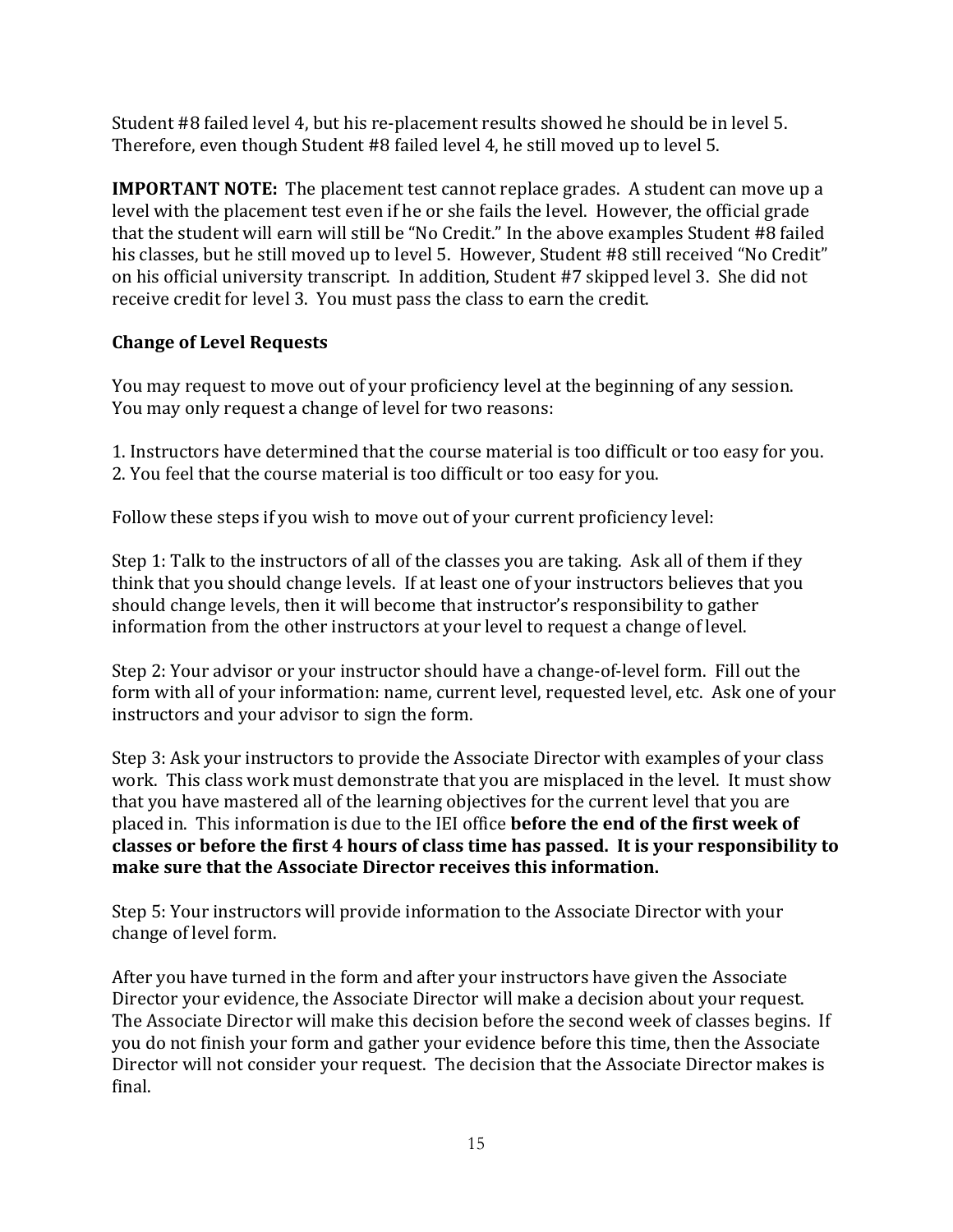The Associate Director will consider only these things when making the decision:

- Does the evidence show that the student is in the wrong level?
- Is there enough space for the student in the new level? (In other words, is there room in the courses at that level for the student?)
- (For students who want to move up to the next level) Does the student have a history of success in the IEI?

### **Grades**

There are two types of grades that you will earn while you study in the IEI. The first type of grades is the grades from individual courses. These are letter grades or percentages that the student earns in each course. Students must earn a 73% or higher ("C" or better) in a course. If a student earns a 73% or higher will, then he or she will pass the course. If a student does not earn at least a 73%, then he or she will fail the course.

At the end of each session, you can pick up a grade report of your grades. You will receive the grade report approximately one week after the end of the session. Notices will be posted on IEI bulletin boards announcing when and where grade reports can be picked up. The grade report will tell you the percentages that you earned in each of your IEI courses for the session that you just completed.

There is a second type of grades used in the IEI. The second type is the Ball State University official grades. "Official" means that these grades are the grades that someone will see if they look at your university transcript. You can also request a copy of your transcript from the Registrar. For each level, you will receive one grade: "Credit" or "No Credit." If you pass the level, then you will receive "Credit." If you do not pass the level, then you will receive "No Credit." Level 6 is an exception. In that level, you will receive a grade for each of your courses. If you want to learn more about how to pass a level, read the "Requirements for Passing a Level" section below.

### **Requirements for Passing a Course:**

Different teachers use different assessment and grading methods. They use different ways of grading you, because they teach different skills and have different teaching styles. You should read your syllabus, course outline, and any project or assignment guidelines carefully. These documents will tell you how the instructor will grade you. If you have questions about how grades in the course will work, then you should ask your instructor.

### Requirements for passing Levels F-5:

There are two requirements for passing a level and moving up to the next level. You must meet BOTH of these requirements:

1. You must pass at least 4 of your 6 courses. That means you must earn a 73% or higher in 4 or more of your courses. AND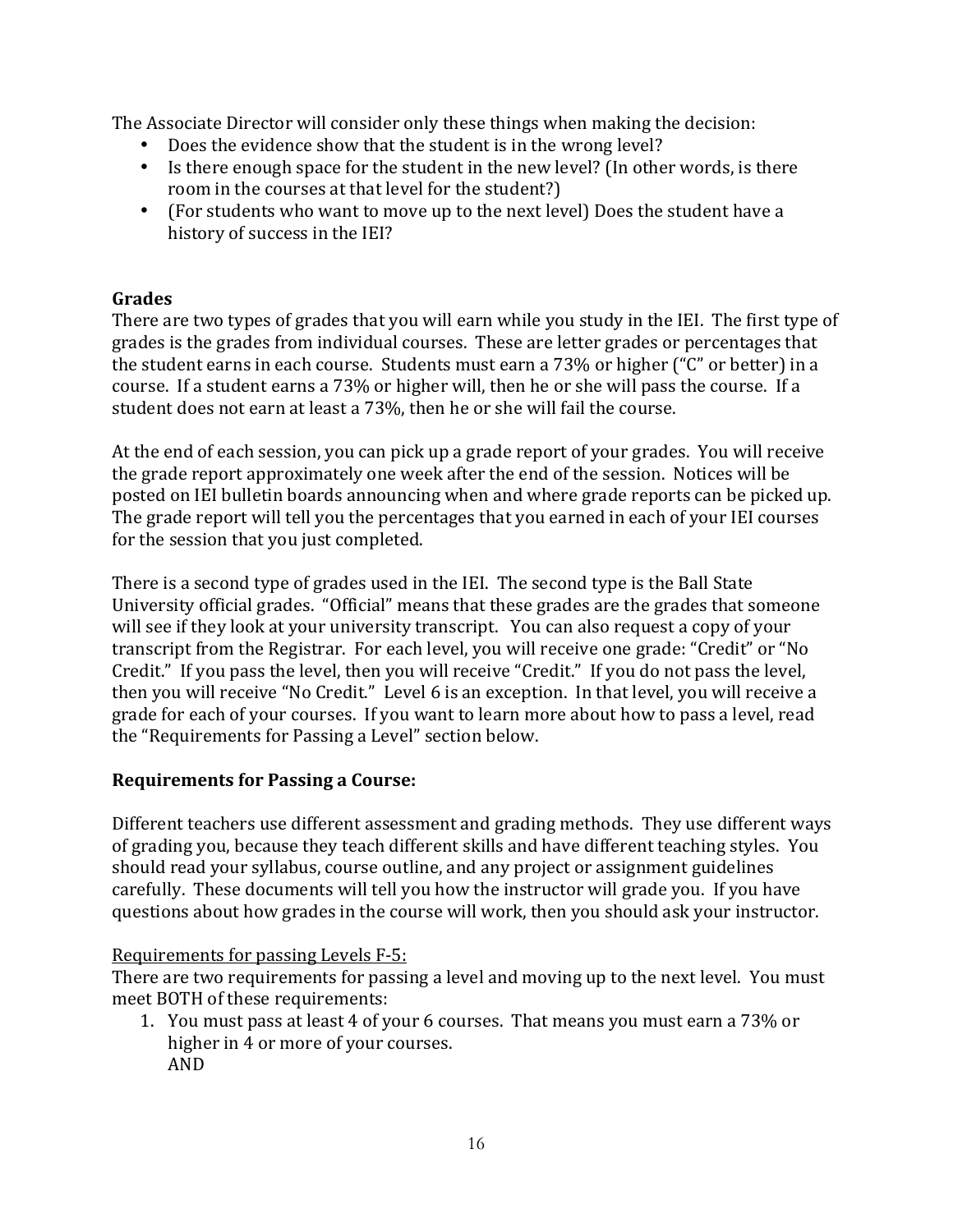2. The average of your grades in your 6 courses must be 73% or higher. That means you must add up all six grades. Then, divide them by 6 (for 6 courses). The number must be 73% or higher.

If you meet both of these requirements, you will move up to the next level.

If you do not meet one or both of these requirements, you will repeat the level during the next session.

Examples:

Student #1 received the following grades:

| ENIEI 131 (Level 3 Writing)   | 81                        |
|-------------------------------|---------------------------|
| ENIEI 132 (Level 3 Grammar)   | 82                        |
| ENIEI 133 (Level 3 Reading)   | 95                        |
| ENIEI 134 (Level 3 Speaking)  | 75                        |
| ENIEI 135 (Level 3 Listening) | 90                        |
| ENIEI 136 (Study Skills 2)    | 78                        |
| Average                       | 84 (83.5 rounds up to 84) |

Student #1 received a grade of 73% or higher in all of her courses, so she passed all of her courses. Her average grade was an 83.5. Therefore, she met both requirements. In the next session, she will move up to level 4 and take level 4 courses.

Student #2 received the following grades:

| ENIEI 131 (Level 3 Writing)   | 64 |
|-------------------------------|----|
| ENIEI 132 (Level 3 Grammar)   | 73 |
| ENIEI 133 (Level 3 Reading)   | 51 |
| ENIEI 134 (Level 3 Speaking)  | 23 |
| ENIEI 135 (Level 3 Listening) | 75 |
| ENIEI 136 (Study Skills 2)    | 80 |
| Average                       | 61 |

Student #2 received 3 grades that were below 73% (131, 133, and 134). His average grade was a 61%. Therefore, he did not meet either of the two requirements. In the next session, he will repeat level 3. He will take level 3 courses again.

Student #3 received the following grades:

| ENIEI 131 (Level 3 Writing)   |    |
|-------------------------------|----|
| ENIEI 132 (Level 3 Grammar)   | 48 |
| ENIEI 133 (Level 3 Reading)   | 81 |
| ENIEI 134 (Level 3 Speaking)  | 73 |
| ENIEI 135 (Level 3 Listening) | 84 |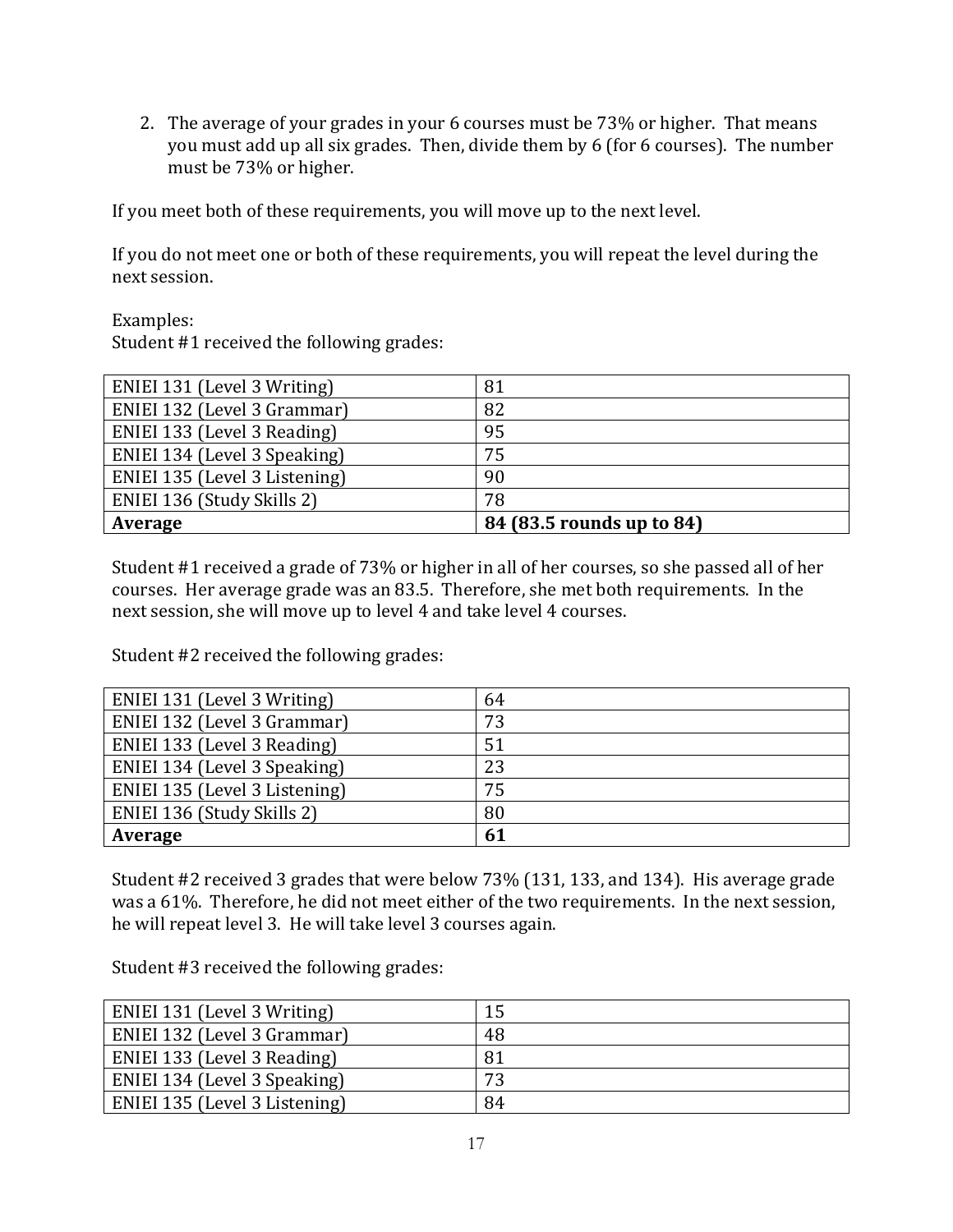| ENIEI 136 (Study Skills 2) | 70                          |  |
|----------------------------|-----------------------------|--|
| Average                    | 63 (63.2 rounds down to 63) |  |

Student #3 received 4 grades that were  $73\%$  or higher (133, 134, 135, and 136). However, her average grade was 63%. Therefore, she did not meet the second requirement. In the next session, she will repeat level 3. She will take level 3 courses again.

Student #4 received the following grades:

| ENIEI 131 (Level 3 Writing)   | 70 |
|-------------------------------|----|
| ENIEI 132 (Level 3 Grammar)   | 98 |
| ENIEI 133 (Level 3 Reading)   | 93 |
| ENIEI 134 (Level 3 Speaking)  | 67 |
| ENIEI 135 (Level 3 Listening) | 95 |
| ENIEI 136 (Study Skills 2)    | 69 |
| Average                       | 82 |

Student #4 received 3 grades that were lower than 73% (131, 134, and 136). Therefore, he did not meet the first requirement. His average was 82%. He did meet the second requirement. However, he must meet both requirements. In the next session, he will repeat level 3. He will take level 3 courses again.

### Requirements for passing Level 6:

Because classes in Level 6 are the final capstones for each of the skills, students in Level 6 are required to complete each course with a final grade of 73% or higher. If a student, receives a grade lower than 73%, then he or she must repeat that course in the next session. However, he or she must only repeat the course that he or she failed. If the repetition occurs in the middle of a semester, the student will still be required to maintain full-time enrollment in the IEI and pass the courses during the second session.

Example:

Student #5 received the following grades:

| ENIEI 161 (Level 6 Writing)           | 60                        |
|---------------------------------------|---------------------------|
| ENIEI 162 (Level 6 Grammar)           | 54                        |
| ENIEI 163 (Level 6 Reading)           | 84                        |
| ENIEI 164 (Level 6 Speaking)          | 73                        |
| ENIEI 165 (Level 6 Listening)         | 71                        |
| <b>ENIEI 166 (University Culture)</b> | 92                        |
| Average                               | 73 (72.7 rounds up to 73) |

Student 5 received a passing grade  $(73\%$  or higher in 3 courses: 163, 164, and 166. Therefore, she does not have to take any more classes in reading or speaking courses in the IEI. However, she received a failing grade (below  $73\%$ ) in 3 courses: 161, 162, and 165. She must repeat these courses in the next session. She must earn a 73% or higher in each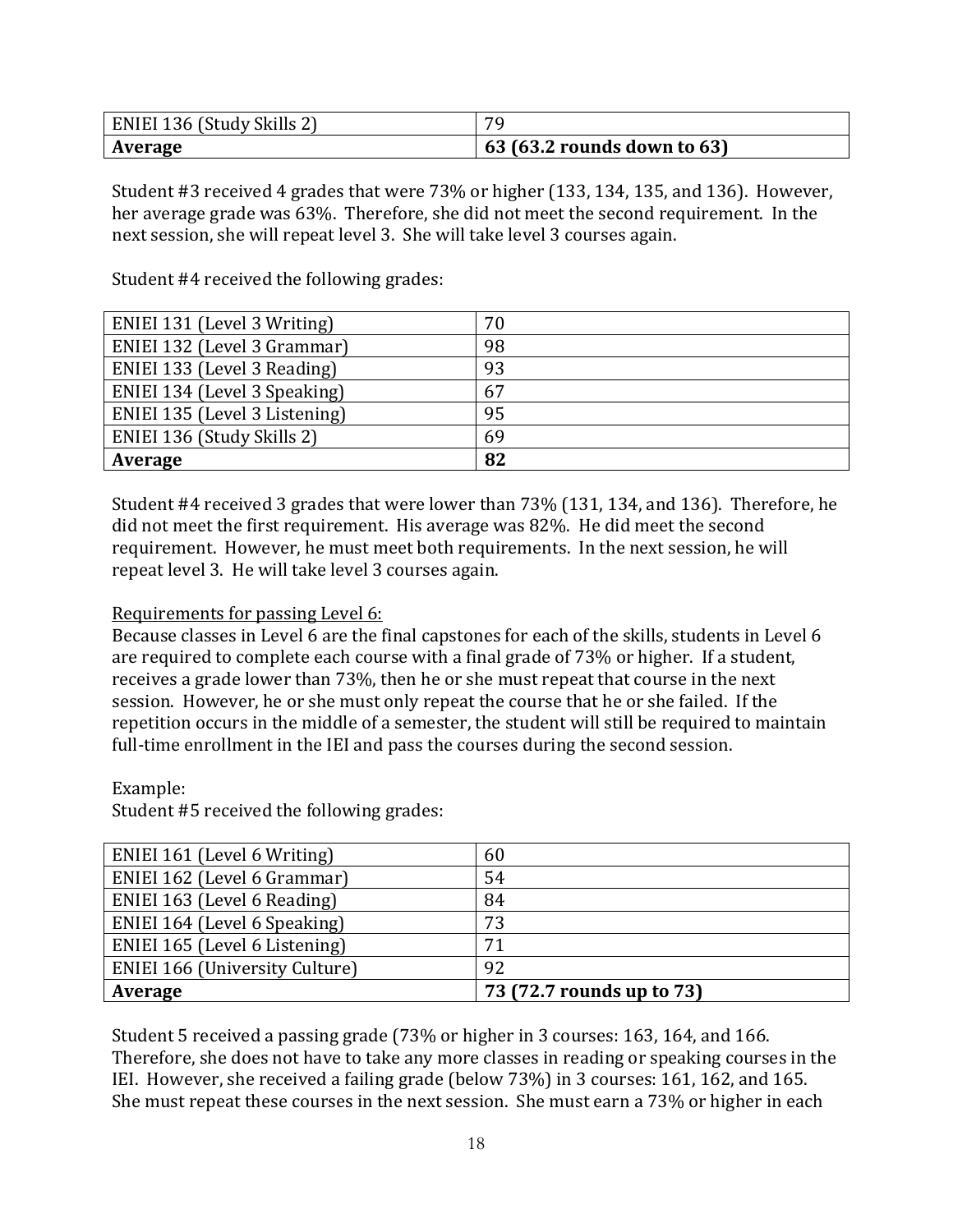of these courses in the next session or she will repeat them until she earns this grade. It may be possible for Student #5 to become a partial student, but only with permission.

If you are a student who must repeat only a few classes in level 6, then you may want to become a partial IEI student. You should discuss this with your IEI advisor, your academic advisor, and your international student advisor.

# **Registration'**

The IEI's Administrative Assistant registers all full-time IEI students.

### **Dropping'a'Course:'** No full-time IEI student is allowed to drop a course.

If you are a partial IEI student, you may drop a non-IEI course if the following requirements are met:

- You have met with your academic advisor. Your academic advisor agrees that it is a good idea.
- You have met with your international student advisor to ensure that you will still be registered for enough credits to maintain full-time student status (for visa purposes)

Partial IEI students may not drop any IEI courses, because you are required to complete them before you begin your other coursework at the university. If partial IEI students do drop an IEI course, they will be unable to register in the next semester until they complete the IEI course requirements.

# **Textbooks'and'Technology**

## **Textbooks**

You are required to buy a textbook for most of your courses in the IEI. You should not buy the textbook immediately, because the instructor needs some time to make sure you are in the correct level. The instructor will tell you when to buy the textbook.

You can buy the textbook at the campus bookstore. This bookstore is near the Atrium in the Arts and Journalism building. There are also other bookstores especially those in the Village. These bookstores may also have your textbooks. Finally, you are also allowed to buy the textbooks online. If you buy your textbook online from a website such as Amazon.com you may save a lot of money. However, it can take a long time for your book to arrive. The instructor will not wait for your book to arrive. If you choose to purchase the book online, then you must find a way to make sure you can still do your work while you wait for the book to arrive.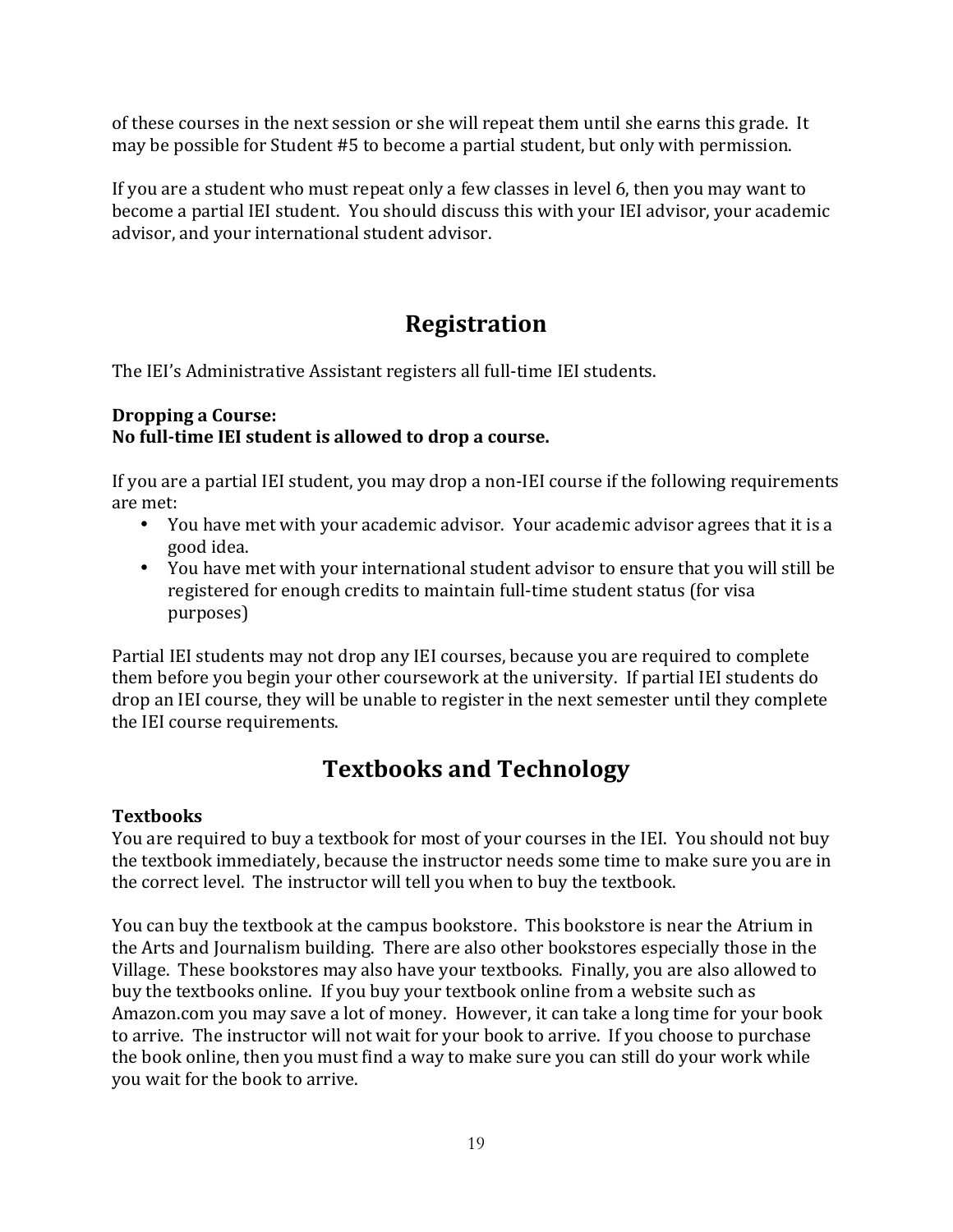You can buy many of your textbooks used. That means that you can buy a copy of the book that someone else has already owned and sold back to the bookstore or sold on Amazon.com. However, you cannot buy your textbook used if it is a workbook. If your book has the answers written in it already, then you cannot buy it. You will have to find a different book. Be careful of this when buying used textbooks.

### **Email**

Ball State University gives every student a Ball State email address. Your Ball State email address looks like this: studentname@bsu.edu. You should remember your email address and your password. It is your responsibility to remember this information. It is also your responsibility to check your Ball State email address at least once a day. The IEI and the university will send you important messages to your Ball State email address. The IEI will not send emails to any other email address. You should use only your Ball State email address to send emails to your instructors or anyone else in the IEI.

### **Blackboard**

Blackboard is an online tool for teachers and students to help with course management. Some of your teachers will set up a blackboard site for your class. This is a place for online discussion, file sharing and submission of course work. Many courses at Ball State utilize this program, so it is important to spend some time getting familiar with the way it works.

#### **Wireless**

Ball State University is committed to maintaining a wireless campus, so if you have a laptop of your own it will be able to wirelessly access the internet from any point on campus. You will use your Ball State ID to log on to the system!

# **Attendance Policy**

University instructors expect to begin class right when the class is scheduled to begin. If the class starts at 9:00 a.m., then many professors will begin class at 9:00 a.m. This may be a different expectation from your culture. This means that instructors expect students to be in their desks, with appropriate writing materials and textbooks for the class out on the desk. Ideally, students will arrive a moment or two early for class to prepare adequately for the

It is important to attend all of your classes all the time. Each class builds upon skills learned previously, and missing a few classes in a row can be harmful to your learning and your grade. In addition, many of our classes depend on student interaction and creating a community. When students are absent, this changes the way the class works together and is harmful for all students.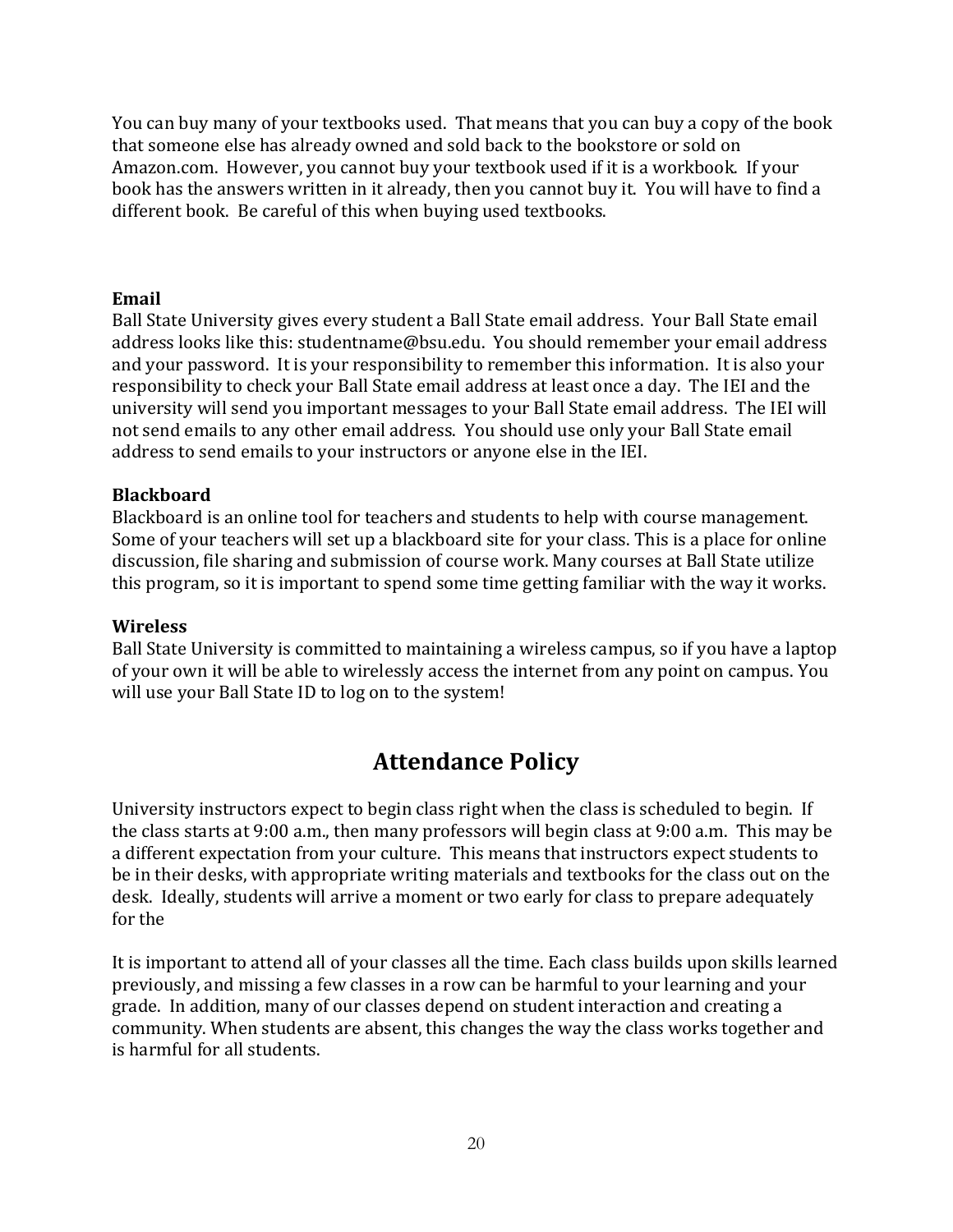It is also important that you arrive to class **on time** every day. This means that you should be in the room *before* the class is scheduled to start. Instructors often give out important information at the beginning of the class. You need to be there to hear it.

Remember, attending class is not optional. It is a mandatory part of your learning experience. It is your responsibility to ensure that you are in class, on time every day.

With that in mind, the IEI has a strict attendance policy.

# **Definition'of'Absence:**

A student is absent for the class if any of the following is true:

- The student does not come to class. He or she is not present during the entire class period.
- The student arrives to the class 15 or more minutes late.
- The student leaves the class 5 or more minutes early.

There are two types of absences:

- 1. Unexcused absences
- 2. Excused absences

Most of the time, when a student is absent, he or she receives an unexcused absence. An unexcused absence is an absence without a valid reason for being absent. Unexcused absences include absences for being sick (and not visiting a doctor's office), for sleeping too late, for making an appointment during class time, for taking a day off to work on other work, and for any other reason not included in the excused absence section below.

Sometimes, a student can receive an excused absence. Excused absences are for absences that are necessary for some valid reason. There are five types of valid reasons:

- 1. Medical emergencies A "medical emergency" refers to a situation where the student is sick or injured and goes to see a doctor either at the Ball State Student Health Center or another medical facility. A scheduled doctor's appointment is not a medical emergency. Students need to schedule routine medical appointments during their free time. If you were absent for a medical emergency, then you should bring a doctor's note to the instructors whose classes you missed.
- 2. Academic field trips and events From time to time, instructors may schedule field trips for students. Because these opportunities are targeted toward learning, students are welcome to attend these trips or events even if they will occur during class time. However, students should be aware that there is a proper procedure for making sure that their absence will be excused. If you will participate in an academic field trip or event, please follow these steps:

Step 1: Ask the instructor who is planning the event to write a note or an email to any other instructors, whose classes you will miss. Ask your instructor do this at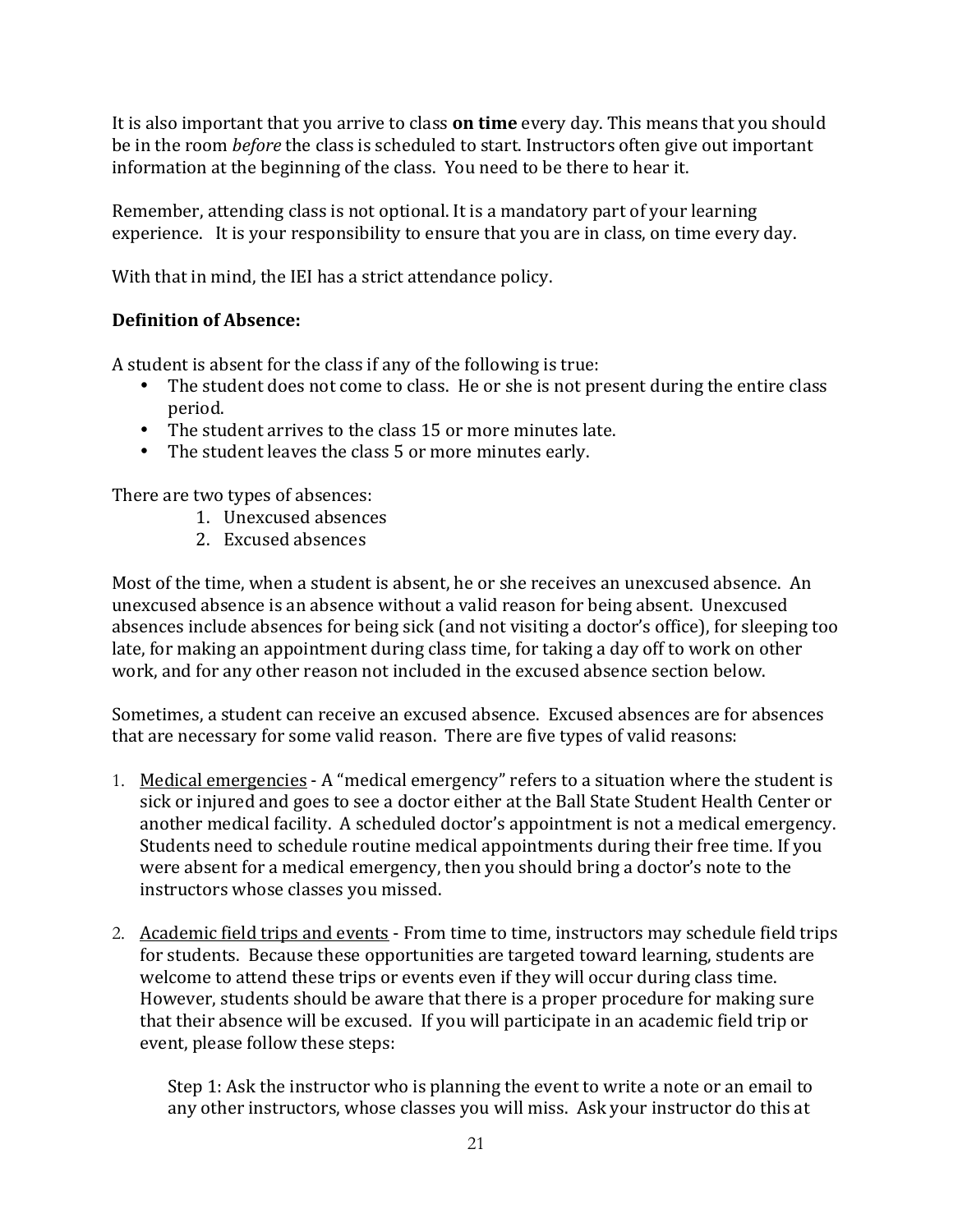least one week before the field trip or event. You should do it as soon as you know you will miss classes.

Step 2: Give the note to the instructors, whose classes you will miss. Give them the note and tell them you will be absent at least one week before you will miss the class. You should do it as soon as you know you will miss classes.

Step 3: When you give your instructors the note, ask them for the homework you will miss. They may or may not be able to give you your homework assignments. You might need to ask your instructor later for your work. Politely remind your instructor that you will miss class, so that he or she gives you your assignments before you miss the class.

Step 4: Do your homework assignments before you miss the class. Hand in your assignments before you miss the class

Step 5: Go on your field trip or attend your event.

Step 6: After your field trip or event, return to your courses. Be prepared to rejoin the course. Study for any tests or quizzes that the instructor will give on the day you come back.

- 3. Participation in Ball State University athletic competitions If you are the member of a Ball State University athletic team, then you might need to miss classes sometimes. Your coach will give you a note to tell your instructors that you will miss your courses. You should follow the same steps that you should follow if you are going on a field trip or attending an academic event. Read the 6 steps above.
- 4. Medical Emergencies for immediate family members If an immediate family member (parent, spouse, child, sibling) has a medical emergency, then you may also receive an excused absence to accompany that person to a medical facility.
- 5. Observance of approved religious holidays It is university policy that instructors should allow students to observe religious holidays. Therefore, students can miss class if they would like to celebrate a religious holiday. In writing, you should explain the day or dates for the religious holiday that you would like to observe. You should take that explanation to and speak with your IEI advisor at least one week in advance of the religious holiday that you would like to observe. The IEI advisor will speak with the IEI Associate Director regarding your request. Once your request has been approved, it will be your responsibility to make arrangements with your instructors to make up the work that you will miss so that your absence does not harm your grade in your courses.

## **Definition'of'Tardy:**

"Tardy" means late. Specifically, if a student is between 5 to 15 minutes late to class, then he or she is tardy.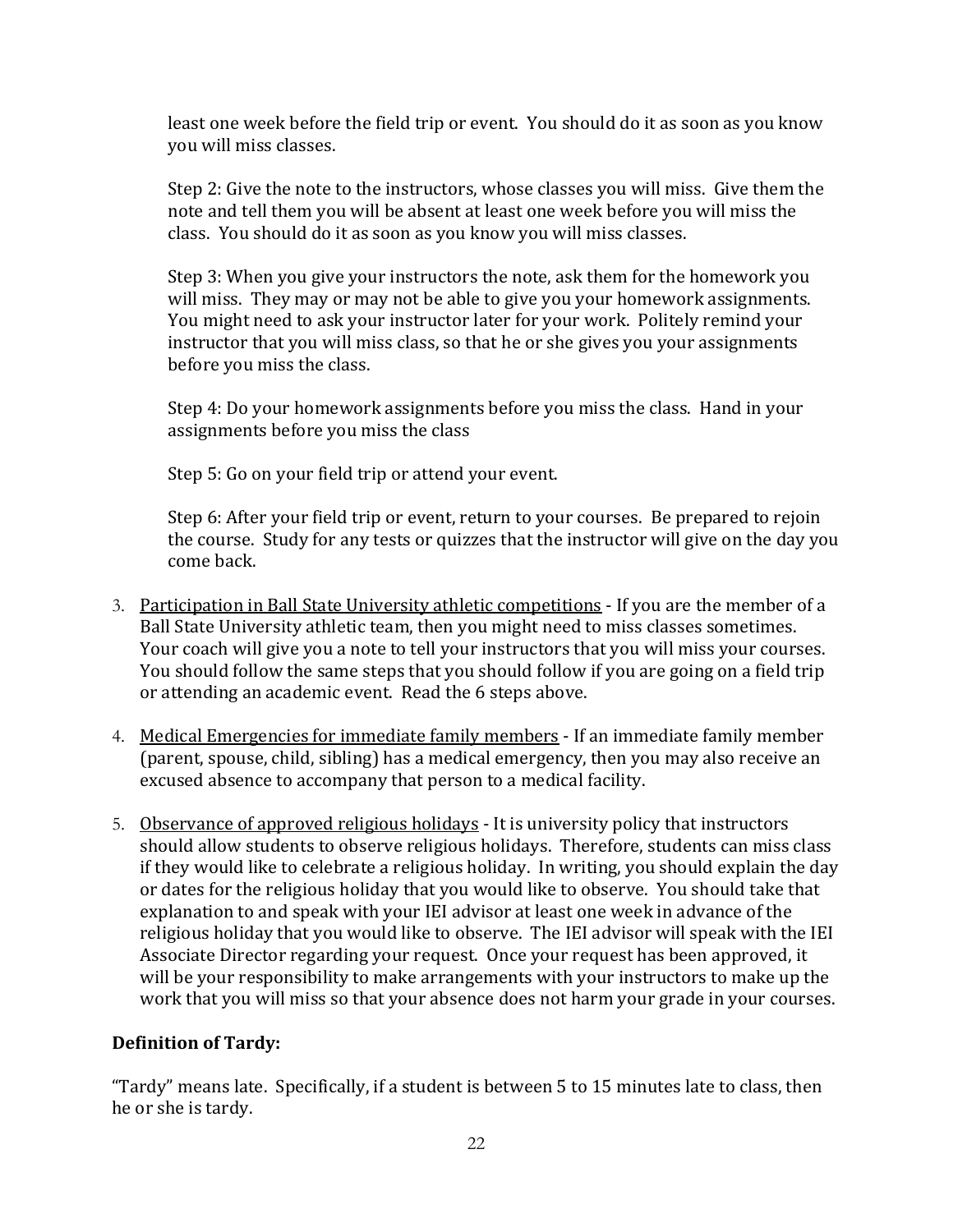### Student responsibilities related to absences and tardies

It is the student's responsibility to find out what they missed when they miss part of a class or a whole class. The student can find out this information in a few different ways:

- The student can ask a responsible classmate to tell them what the assignments were
- The student can email the instructor to ask
- The student can make an appointment or go to the instructor's office hours to ask there

It is the student's responsibility to find out this information before their next class. It is also their responsibility to get copies of all worksheets or other materials before the next class. The student should do all of their homework before the next class when they return. The student should also be careful not to accumulate too many absences as this can affect their grades through penalties as well as through missed **class'time'and'work.**

Attendance can affect students' grades. Excused absences do not affect a student's grade. Unexcused absences and tardies can affect a student's grade.

Students may have 2 unexcused absences with no penalty to their grades. After 2 absences, the students' grade will be penalized. For every absence after 2, 5% will be deducted from the student's final grade. Therefore, at the end of the semester, if a student has 3 absences, then he or she will lose  $5\%$  from his/her final grade. If the student has 5 absences, then he or she will lose 15% from his/her grade.

In addition, tardies can also negatively affect a student's grade. Two tardies count as one unexcused absence. Therefore, if a student has 4 tardies in one semester, then he or she has 2 unexcused absences.

Examples:

Student #1 took ENIEI 145. He had these grades and this attendance record:

| Grade before attendance | 80    |
|-------------------------|-------|
| Unexcused absences      | ີ     |
| Tardies                 |       |
| Penalty                 | $-5%$ |
| Final Grade             | 75%   |

Student #1 earned a 75%. He lost 5% because of his 1 absence that was over the 2 absence limit. He still passed this course, but earned a lower grade because of his attendance.

Student #2 took ENIEI 145. She had these grades and this attendance record: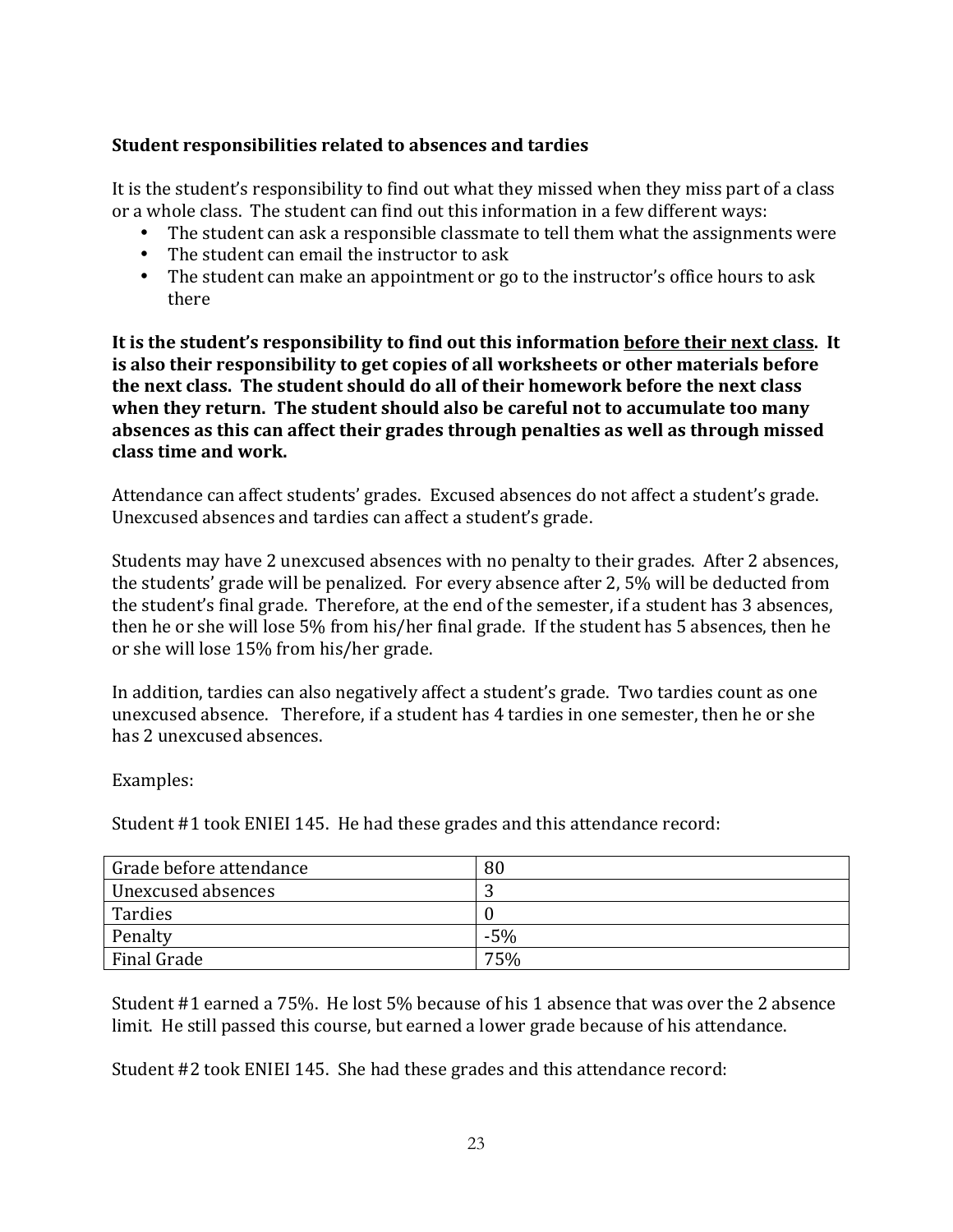| Grade before attendance | 97     |
|-------------------------|--------|
| Unexcused absences      | n      |
| Tardies                 | 4      |
| Penalty                 | $-30%$ |
| Final Grade             | 67%    |

Student #2 earned a 67%. He lost 20% because of her 4 absences that were over the 2 absence limit. In addition, she also lost  $10\%$  because of her 4 tardies (4 tardies = 2 absences).

Student #3 took ENIEI 145. He had these grades and this attendance record:

| Grade before attendance | 74     |
|-------------------------|--------|
| Unexcused absences      |        |
| Tardies                 |        |
| Penalty                 | $-0\%$ |
| Final Grade             | 74%    |

Student #3 earned a 74%. He lost no points, because he did not have more absences than he is allowed. Also, he had one tardy, but he did not have two. If he had had one more tardy, then he would have received a 5% penalty for tardies. He passed the class, but with one more tardy he would have failed.

# **Academic'Honesty:'**

The following is from the Ball State University Code of Students Rights and Community Standards. This is the section called the Student Academic Ethics Policy (Section VII). You can find these policies here on the Ball State website:

http://cms.bsu.edu/About/AdministrativeOffices/StudentRights/PoliciesandProcedures/S tudentCode/VIIEthicsPolicy.aspx

Below you will find the exact words of the Ball State University policy. Under each section you will find a summary of what this means. This summary will help you understand the difficult language in the policies.

### **7.1'Introduction.'**

Honesty, trust, and personal responsibility are fundamental attributes of the University community. Academic dishonesty by a student will not be tolerated, for it threatens the foundation of an institution dedicated to the pursuit of knowledge. To maintain its credibility and reputation, and to equitably assign evaluations of scholastic and creative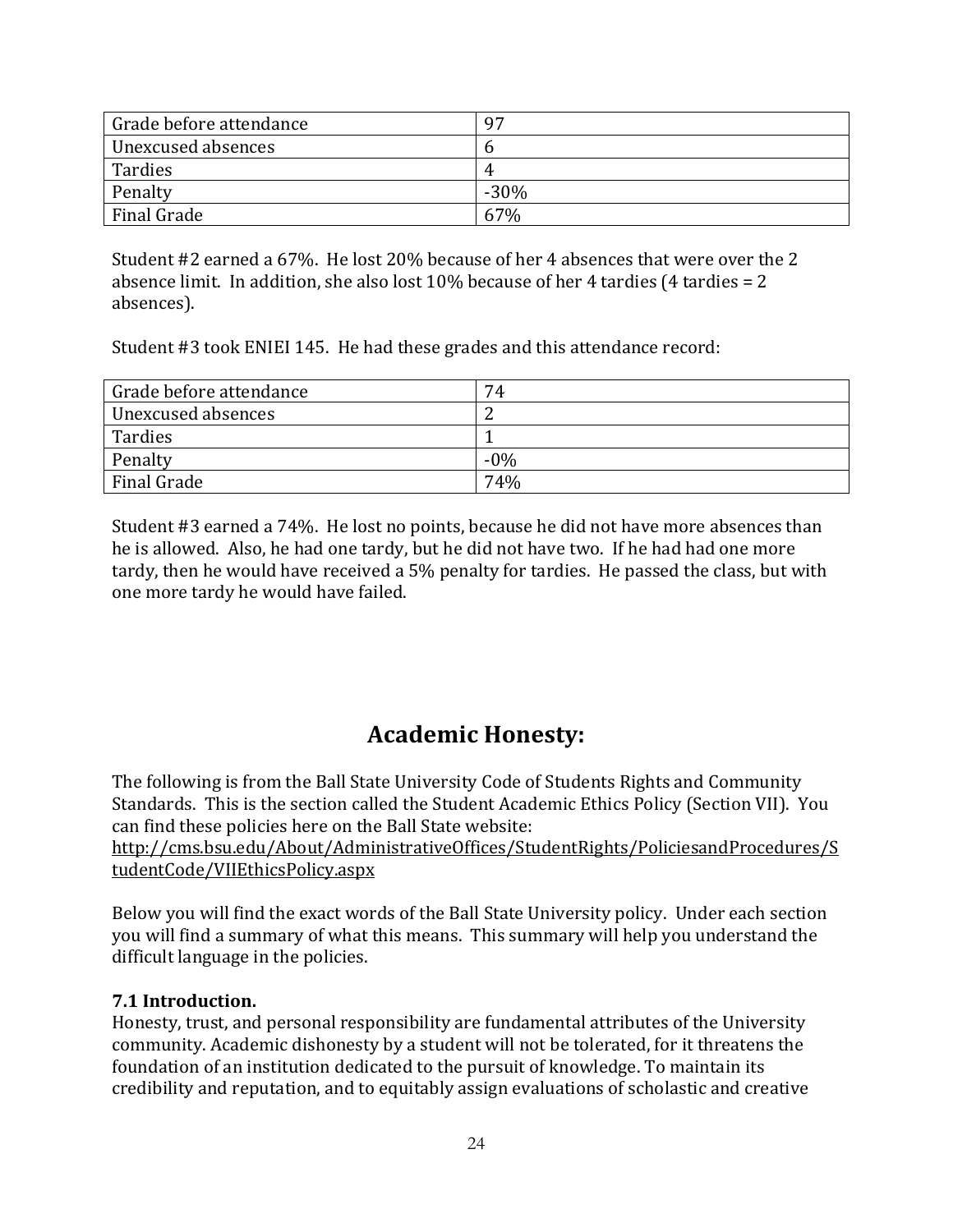performance, Ball State University is committed to maintaining a climate that upholds and values the highest standards of academic integrity.

**Summary of 7.1:** In the United States, being honest about your schoolwork is very important. Professors and university officials are very serious about this. They feel that if a student is not honest about his or her work or if he or she cheats, then this can hurt the whole university.

# **7.2'Academic'Dishonesty.**

Academic dishonesty involves violations of procedures which protect the integrity of the coursework completed by a student.

Academic dishonesty includes, but is not limited to the following:

**7.2.1** Violations of procedures which protect the integrity of a quiz, examination, or similar evaluation, such as:

**a.** Possessing, referring to, or employing open textbooks or notes or other devices not authorized by the faculty member;

**b.** Copying from another person's paper;

**c.** Communication with, providing assistance to, or receiving assistance from another person in a manner not authorized by the faculty member;

**d.** Possessing, buying, selling, obtaining, giving, or using a copy of any unauthorized materials intended to be used as or in the preparation of a quiz or examination or similar evaluation:

**e.** Taking a quiz or examination or similar evaluation in the place of another person; **f.** Utilizing another person to take a quiz, examination, or similar evaluation in place of oneself:

**g**. Changing material on a graded examination and then requesting a re-grading of the examination;

**h.** The use of any form of technology capable of originating, storing, receiving or sending alphanumeric data and photographic or other images to accomplish or abet any of the violations listed in parts a through g.

**Summary of 7.2.1:** This policy says that you are cheating if you do any of these things: **a.** Get the answers to a test, quiz, or exam from your textbook, notes, or some other place. Your instructor can give you permission to use these, but if your instructor does not give you permission that you may not use them.

**b.** Copy answers from another student's test, quiz, or exam.

**c.** Talking during an exam, quiz, or test when you are not allowed to talk. This includes sending emails, text messages, talking on the phone, or other forms of communication. You cannot communicate with another student or anyone else except your instructor.

**d.** Having or buying copies of the test, quiz, or exam or having something else that will help you on the test, quiz, or exam that you are not allowed to have.

**e.** Taking someone else's test, quiz, or exam for them. In other words, you cannot take a test, quiz, or exam for someone else and write his or her name on it.

**f.** Asking someone to take a test, quiz, or exam for you and ask them to write your name on it.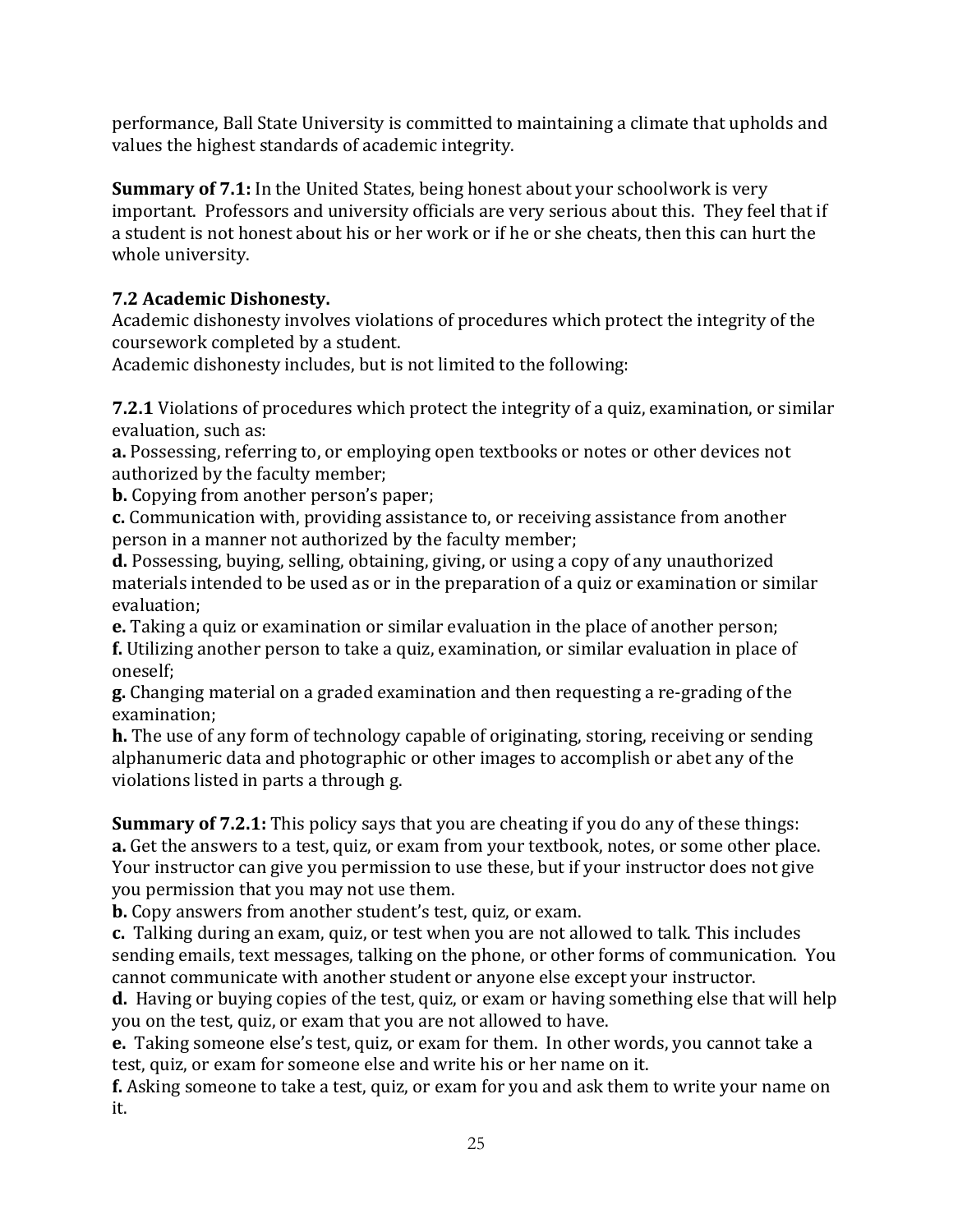**g.** Changing answers on a test, quiz, or exam that was already graded and then asking the instructor to re-grade it. You cannot change something that was already graded, and then ask the instructor to re-grade it.

**h.** You cannot use any electronic devices to do any of the things already discussed. Even if you cheat through email or text message, it is still cheating!

**7.2.2** Plagiarism or violations of procedures prescribed to protect the integrity of an assignment, such as:

**a.** Submitting an assignment purporting to be the student's original work which has been wholly or partly created by another person;

**b.** Presenting as one's own work, ideas, representations or words of another person without customary and proper acknowledgment of sources;

**c.** Submitting as newly executed work, without faculty member's prior knowledge and consent, one's own work which has been previously presented for another class at Ball State University or elsewhere:

**d.** Knowingly permitting one's work to be submitted by another person as if it were the submitter's original work.

**Summary of 7.2.2:** Plagiarism is a very serious offense in the United States. Plagiarism can mean any of these things:

**a.** Turning in an assignment that someone else wrote. This includes if they wrote only part of the assignment.

**b.** Turning in an assignment that takes ideas or words from another person and does not properly cite the words or ideas to show that they do not belong to you. If you take the words or ideas from another person you must cite them properly. You will learn about this in your writing classes.

**c.** Turning in work to an instructor that you have already turned in to another instructor at Ball State or at any other place.

**d.** Allowing another person to turn in your work as his or her own.

**7.2.3** Falsely claiming to have completed work during an internship or class group assignment.

**Summary'of'7.2.3:**

Claiming that you did work during an internship or special project when you did not.

**7.2.4** Cooperating with another person in academic dishonesty, either directly or indirectly as an intermediary agent or broker.

## **Summary'of'7.2.4:**

You cannot help other people cheat. You can be punished for helping another student cheat.

**7.2.5** Knowingly destroying or altering another student's work whether in written form, computer files, art work, or other format.

# **Summary'of'7.2.5:**

You cannot damage another student's work in any way.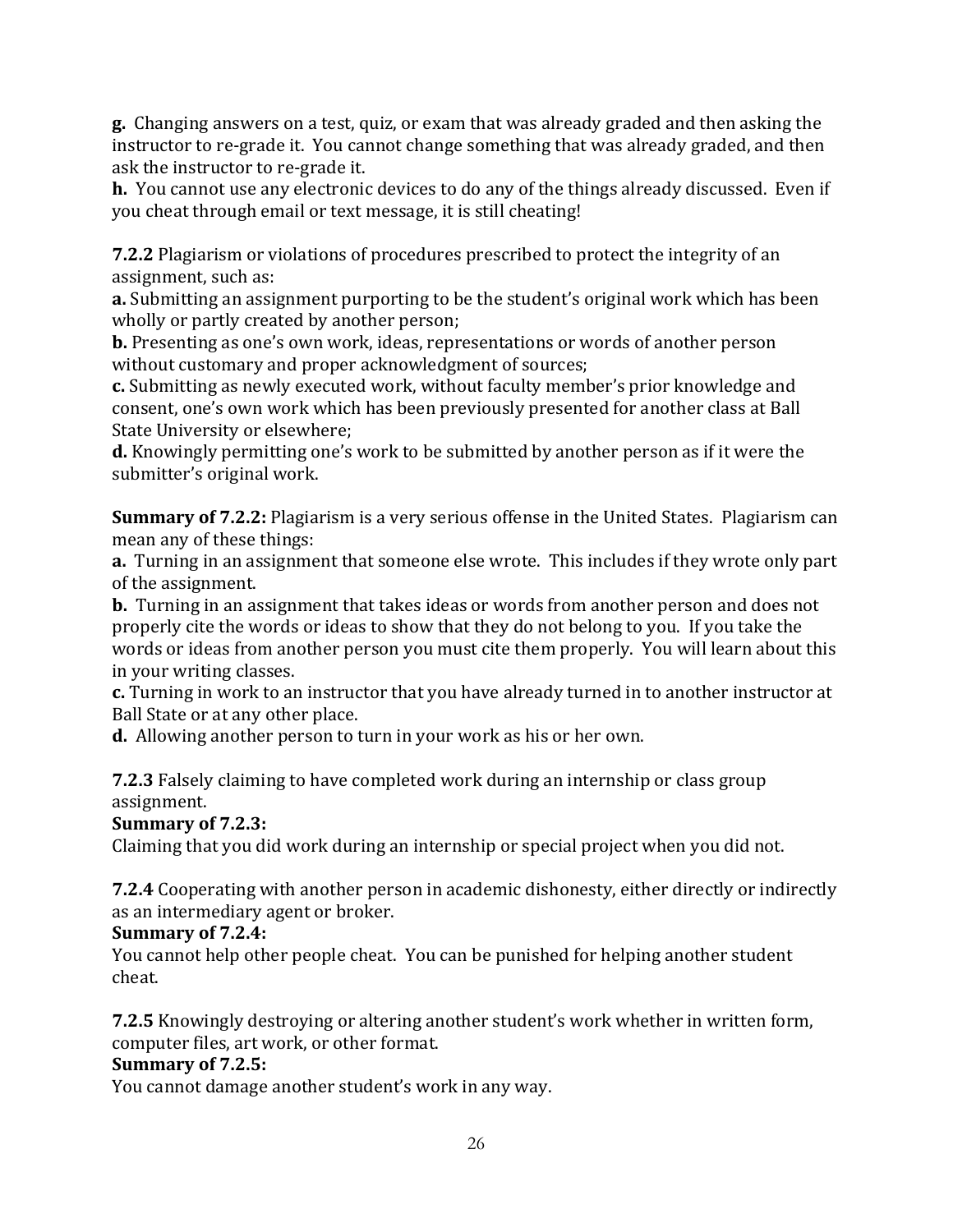**7.2.6** Aiding, abetting, or attempting to commit an act or action which would constitute academic dishonesty.

## **Summary'of'7.2.6:**

You can be punished if you help someone cheat. You can be punished if you try to cheat but you are unsuccessful.

### Consequences of Plagiarism and cheating: Consequences, on BSU and IEI specific bullet points.

Some of the severe consequences of plagiarism are failure of the class, being expelled from school, cancellation of a visa, having a grade changed in a class where the plagiarism was not caught until after the grade had been assigned, or having a degree revoked when plagiarism was detected after the degree was awarded.

# **Course'Evaluations**

In the United States, students have the opportunity to evaluate their courses and instructors. Students get to report what they think is good for their learning and what is bad for their learning. These course evaluations have a couple of purposes:

- 1. To help your instructors improve their teaching and understand what students want
- 2. To help the university decide which instructors are successful teachers and which ones are unsuccessful

Evaluations may be online or given during class. The questions will be similar if it is online or in class. The questions will ask you about things like your instructors' ability to teach, their professionalism, and the quality of the courses.

You might be afraid to evaluate your instructor, because you might feel that the instructor will become angry. However, there are several ways that the university protects you from this:

- 1. Students do not write their names on their evaluations.
- 2. The instructor may not be in the room while you work on your evaluation
- 3. If you hand-write (if you do not type) your evaluation, then your instructor will not see the hand-written evaluation. Instead, someone else will type your evaluation and your instructor will only see the typed evaluations.
- 4. The instructor cannot see his or her evaluations until after he or she has handed in the students' grades.

Therefore, you should tell the truth. If your instructor has been a good teacher, then you should make that clear in your evaluation. If you do not think that he or she was a good teacher, then you should make your opinion clear in your evaluation.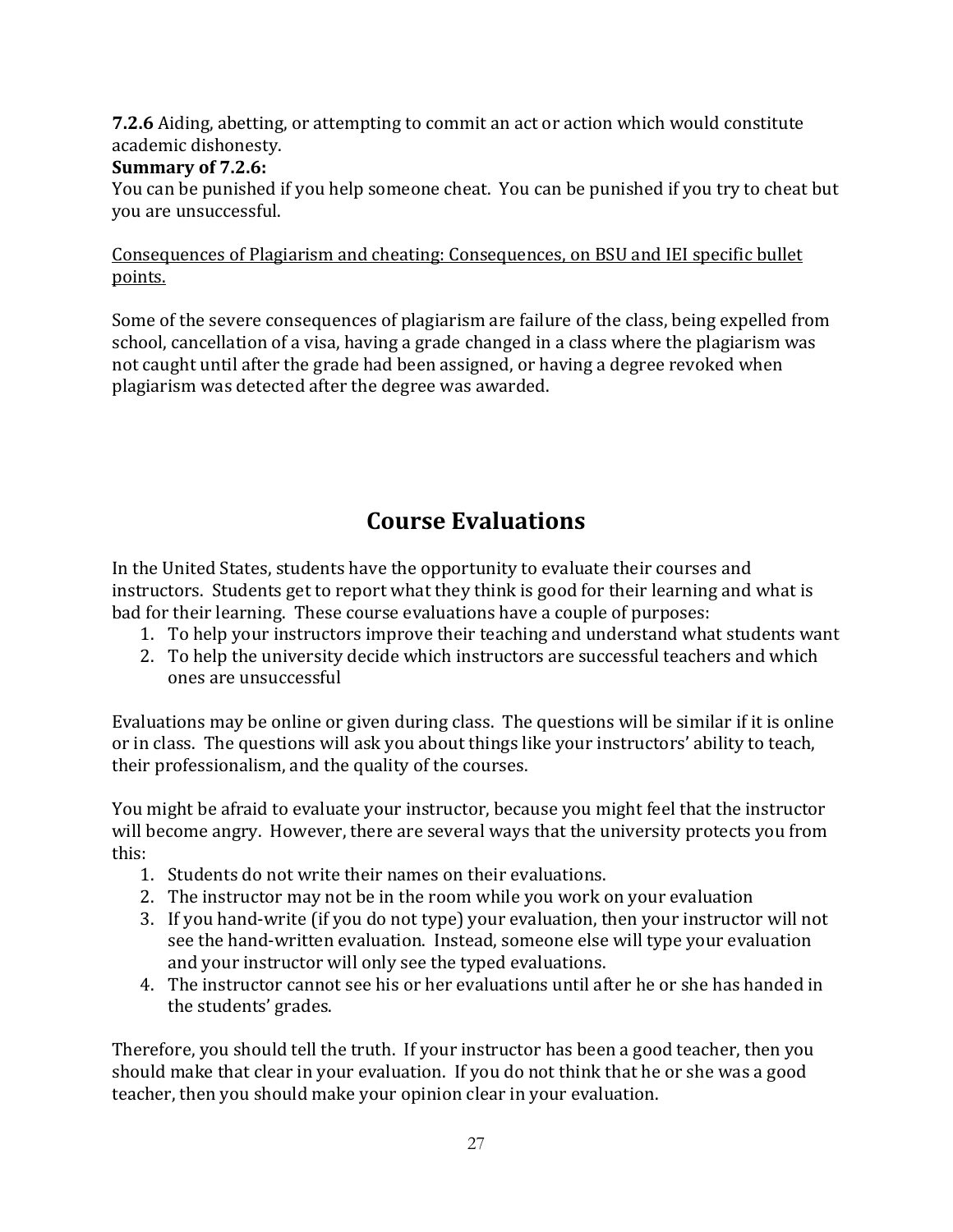# **STUDENT RESOURCES**

The IEI makes sure that there are lots of resources available for all students. One important resource is the IEI lab.

### **IEI LABORATORY'(RB 354)**

The language lab is usually open Monday through Friday and attended by a lab assistant. Hours are subject to change every semester, depending on the availability of a/the lab  $\text{assertant}(s)$ .

Often your IEI teacher may assign homework that must be completed in the lab. It is your responsibility to make sure that you can get the assignment done during regular lab hours by checking the lab hours on the door of the lab. IEI students can use other labs on campus that are open to all BSU students; however, the software on those computers may not be what you need for the IEI assignment. Also, the lab monitor in other labs is not a trained ESL professional.

Outside of class, however, IEI students can use other labs that are open to all students.

### **Other Available Resources:**

There are a number of resources available to IEI students for their IEI class work.

- Computers (word processing and internet access)
- Printers
- Video materials
- Audio materials
- TVs with video equipment
- Voice recorders
- Tape recorders
- Magazines: *U.S. News* and *Readers' Digest*
- IEI student library (a variety of fiction and nonfiction books that can be checked out by IEI students only)

Some resources can be checked out; other can only be used in the lab room. In order to find out, speak with the lab monitor or your IEI instructors.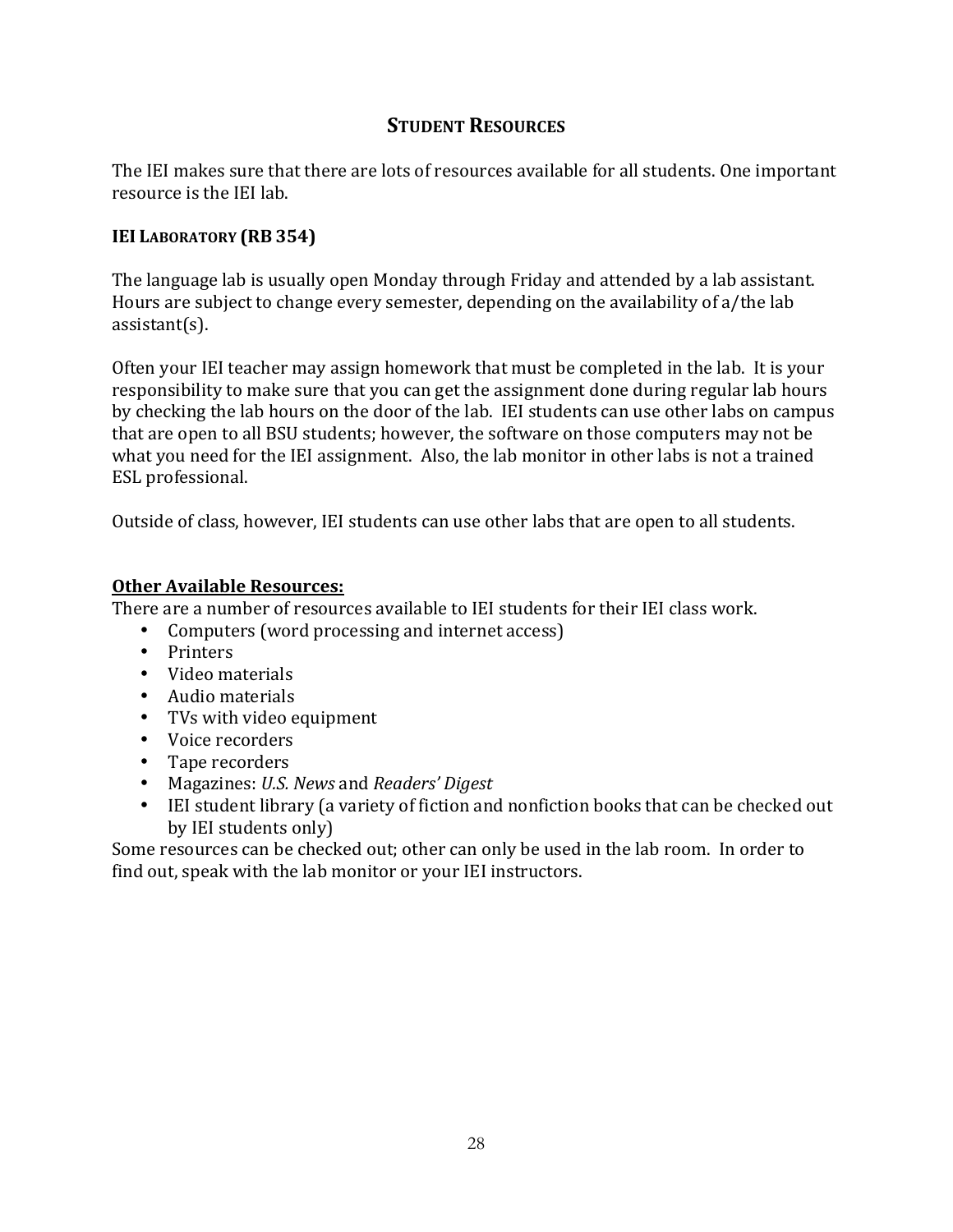# **Complaint'Procedures'**

### **STUDENT COMPLAINTS**

From time to time, students may have a complaint or an issue that they do not understand regarding their class, their assignments, or an instructor's expectations. In such a situation, students should follow the IEI policy as it is stated below.

### **1. Speak directly to your instructor about your complaint.**

Talk to your instructor during the instructor's office hours and discuss your complaint. Students can also respectfully ask for clarification of policies and explanations of homework after class. In the United States, instructors expect students to be engaged in their own learning process. They expect you to keep up in class, to work diligently on homework and class work, and to communicate with them. They expect you to talk to them about those needs and problems that are related to your class work.

Therefore, the first person you must talk to about your complaint is your instructor. There are several strategies for discussing a complaint with an instructor. The one you should choose depends upon the seriousness of the complaint:

- Respectfully ask for clarification or explanation of policies and assignments after class.
- Talk to your instructor during office hours and discuss the complaint.
- Send an email to the instructor with a question or request for an appointment to discuss the problem

If you need help deciding which approach to choose, you should talk to your IEI advisor.

### **2. Seek advice from your IEI Advisor.**

One of the IEI Advisor's responsibilities is to advise students in culturally appropriate ways to deal with problems that students encounter in their academic life. It is not the Advisor's job to advocate to your instructor for you, so you should not ask or expect your Advisor to do so.

If you have tried to speak to your instructor repeatedly, but your discussions have been unsatisfactory, then you could ask for advice from your IEI Advisor. Your IEI Advisor can give you advice about ways to communicate with your instructor**.**

Most complaints should be resolved by this point in the process.

If, however, you still feel that the response from the instructor is unsatisfactory, you can make an appointment to see the IEI Associate Director to seek additional advice regarding the issue. Please make an appointment in the main IEI office to meet with the Associate Director.

When you meet with the Associate Director, the following procedure will be followed: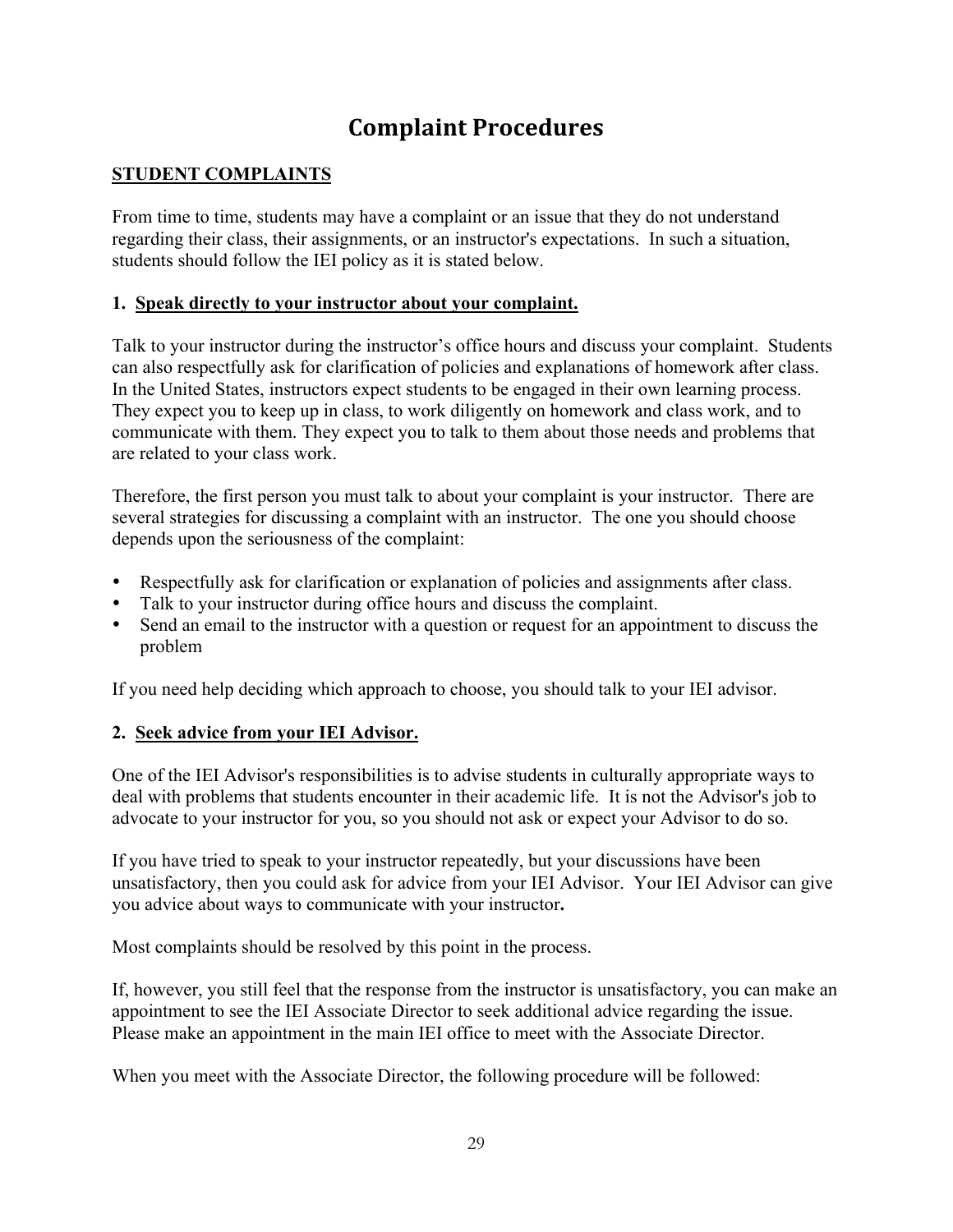- 1. You will complete a written complaint which includes a timeline of your attempts and meetings with your instructor and your advisor to resolve the issue.
- 2. The IEI Associate Director will review the timeline and interview you.
- 3. The IEI Associate Director will meet with your instructor and share your written complaint with your instructor.
- 4. Your instructor will have the opportunity to respond in writing to your complaint providing a timeline etc. You will be given a written copy of that response.
- 5. One week after being informed of your complaint, your instructor will submit to the IEI Associate Director a response that includes a timeline as well as adaptations that have been adopted in the classroom (if necessary).

ALL complaints about instruction in the IEI will be dealt with in the manner described above.

For all other IEI-related complaints, please talk to your IEI advisor.

### **Grade Appeal Policy**

IEI students can appeal the grade that they receive in any class by following Ball State grade appeal procedure. If you feel that you would like to appeal the grade you received in one of your IEI classes, please contact the IEI Associate Director to get a copy of the grade appeal process for IEI classes.

# **Student Rights and Responsibilities**

As a student here, you need to know that you DO HAVE RIGHTS. You have the right to an education that is free from abuse, harassment and unfair treatment. This extends to the administration of the university, the teachers, and the other students. As a student, you have the right to expect a safe environment, and you also have a responsibility to ensure that others exist in a safe environment as well. It is your job to make sure that you are always upholding the expectations and standards of the school.

As a student, you also have the right to a fair hearing if you feel that your rights are not being upheld. This includes, but is not limited to, the right to seek recourse if you feel you are not being treated fairly.

One of the things you are protected from as a student here is discrimination. If you feel you are being discriminated against, the University has made sure that there are ways you can express your concerns. This goes two ways, however, and as a student you have a responsibility to make sure that you are not discriminating against other students.

Discrimination based on gender, sexuality, religion, race, skin color, language, nationality, culture or age is **not tolerated** under any circumstances.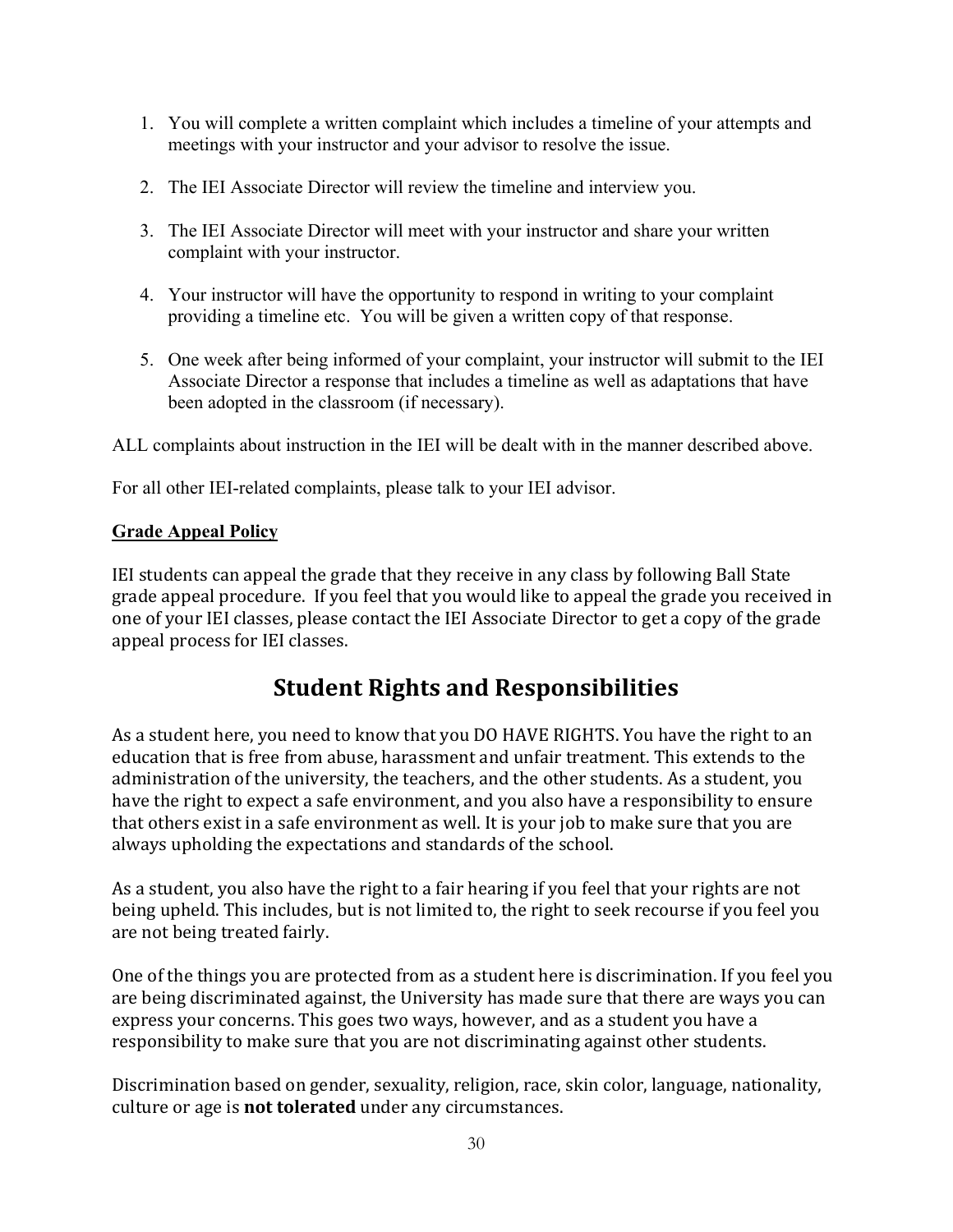The Ball State University Student Code describes all of your rights and responsibilities. You can read it here:

http://cms.bsu.edu/About/AdministrativeOffices/StudentRights/PoliciesandProcedures/S tudentCode.aspx

However, some of the language can be difficult to understand. If you have questions about your rights, speak with your advisor. They will be able to help, or direct you to people who can.

# **International Studies at BSU:**

This section is designed to help familiarize you with some important terms and situations related to an international student here at Ball State. For more questions, please refer to the Rinker Center for International Programs.

## **SEVIS'**

SEVIS refers to the Student Exchange and Visitor Information System. SEVIS was created by the Bureau of Citizenship and Immigration Services (BCIS)---formerly known as the Immigration and Naturalization Services (INS)---to collect, maintain, and track information about international students and exchange visitors. SEVIS is an Internet-based system that allows Ball State, BCIS, and the Department of State to view a student's information. SEVIS is an effort to reduce paper work, improve reporting procedures, and facilitate compliance with regulations.

\*SEVIS will require all students to be issued a new SEVIS-generated I-20 form. \*It is critical that your information be correct in SEVIS. Please report any changes to your personal information (name, address, phone number, etc.) promptly. \*Pay close attention to announcements and notices that may affect your F-1 status, thus your SEVIS record.

## Maintaining F-1 Status

- To maintain F-1 status, students must:
	- Maintain a valid passport and I-20.
	- Pursue a full course of study.
	- Make normal progress towards completing the course of study.
	- Follow established procedures for transferring schools, changing education level or program, and/or extending the period of study.
	- Report any change of legal name or residence within 10 days of such change to the school.
	- Limit on-campus work to 20 hours a week or less while school is in session.
	- Do not work off-campus without special authorization.
	- Do not remain in the United States beyond the period of authorized stay.

## **Travel'Information**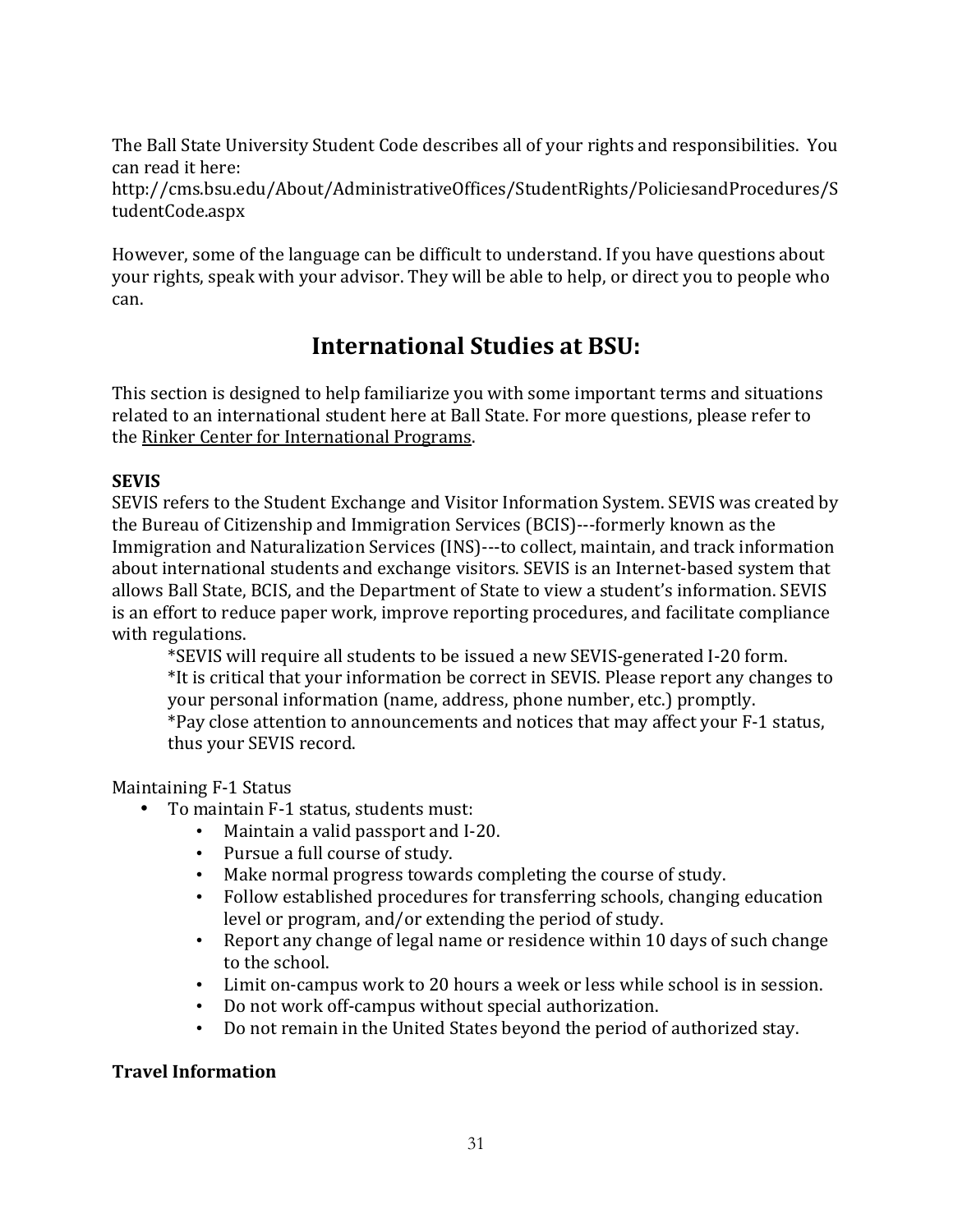Planning is the key to avoiding unexpected delays. Plan what you will need for your trip several weeks in advance. This way, you will not be stressed out at the last minute.

Make sure you have the following items when you travel:

- Passport (passport must be valid for at least 6 months)
- $\bullet$  U.S. Visa
- $\bullet$  Signed I-20
- New financial documents
- It is recommended that you make several copies of all your important travel documents. This includes all of the 1-20s you've been issued (from every school you have attended) and the pages in your passport showing your picture, birth date, passport number, expiration dates, visa and 1-94 card. Keep one set of copies in your carry-on luggage, one set in your checked baggage and leave a set at home preferably with someone who can send them to you if needed.
- Have your Designated School Official sign your I-20. Do not wait until the last minute!
- If you need a transcript for traveling purposes, you will need to request one from the Office of the Registrar. It typically takes about two days to have your request processed.
- If you need to request a "Verification of Enrollment" from the Registrar's Office, go to the Registrar's Office and fill out a "Verification of Enrollment" form. A verification letter states you are currently enrolled as a student at Ball State University. It typically takes approximately two business days to process your request.

If you are traveling outside the United States, there are additional steps to take, so contact your International Student Advisor at the Rinker Center for International Programs.

If you are traveling in the United States, make sure to carry your original passport and I-20 with you at all times. You will need to present these documents should you be stopped by any government official (police, border patrols, immigration officers, etc).

## **Renewing/Applying for a Visa**

If you need to get your  $F-1$  visa renewed or if you needed to apply for an  $F-1$  visa, you should contact your International Student Advisor at the Rinker Center for International Programs. NOTE: Please be aware of the long delays affecting the visa application process. Be sure to plan ahead to avoid serious delays!

## **Returning to the United States**

When returning to the U.S., be prepared for long waits at the initial port of entry. Different routing procedures may be used for students. You will need to plan your travel, transportation, and connecting flights accordingly.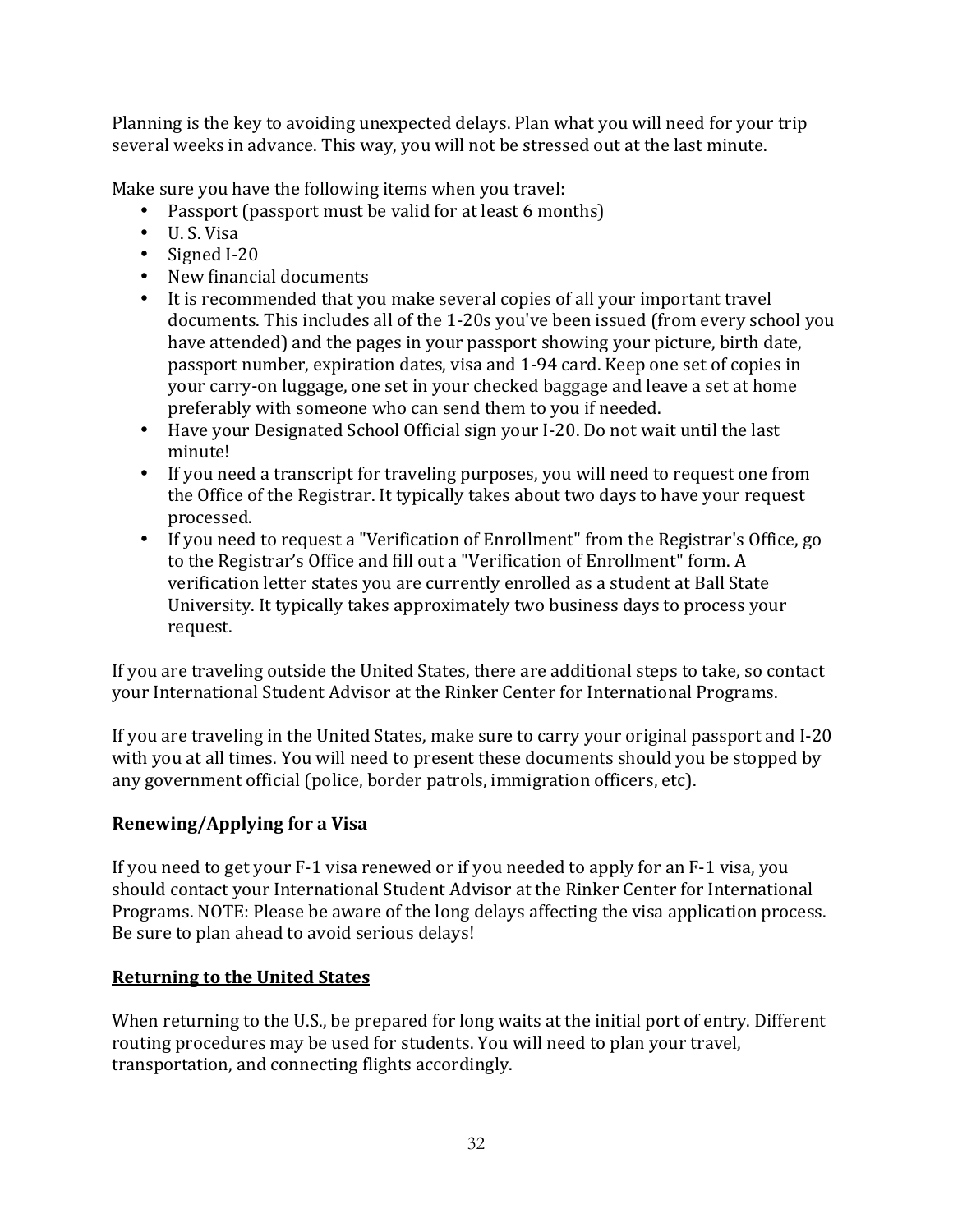# **US'Customs'and'Practices**

## Moving to a new country (or continent!) can be both an exciting and scary process. You are likely to experience something called "culture shock", which is when the **differences'between'your'home'and'the'US'can'become'difficult'to'deal'with.**

Don't worry, you are not alone! Most people when living in a new place encounter culture shock to one degree or another, and there are lots of resources here to help you adapt.

The next few pages provide some advice for specific customs here in the US. If you ever feel lost or confused, check back here for some helpful hints, or ask a friend!

## **General'Hints'for'Living'in'the'US**

### **Smoking**

Smoking is not permitted inside any building on the Ball State campus. If you smoke, there are designated smoking areas you can use. Many buildings in Muncie are smoke free, although some bars allow smoking indoors. If you're not sure, you can look for signs, or just ask!

## Alcohol!

In the United States, a person must be 21 years old to drink alcohol legally. Underage drinking and supplying alcohol to an underage person are both crimes in the United States.

### U.S. Social Customs

Language: It is recommended that students use English as much as possible while studying in IEI. Frequent usage of English will make the adjustment to living in the U.S. easier and will greatly increase the likelihood of academic success.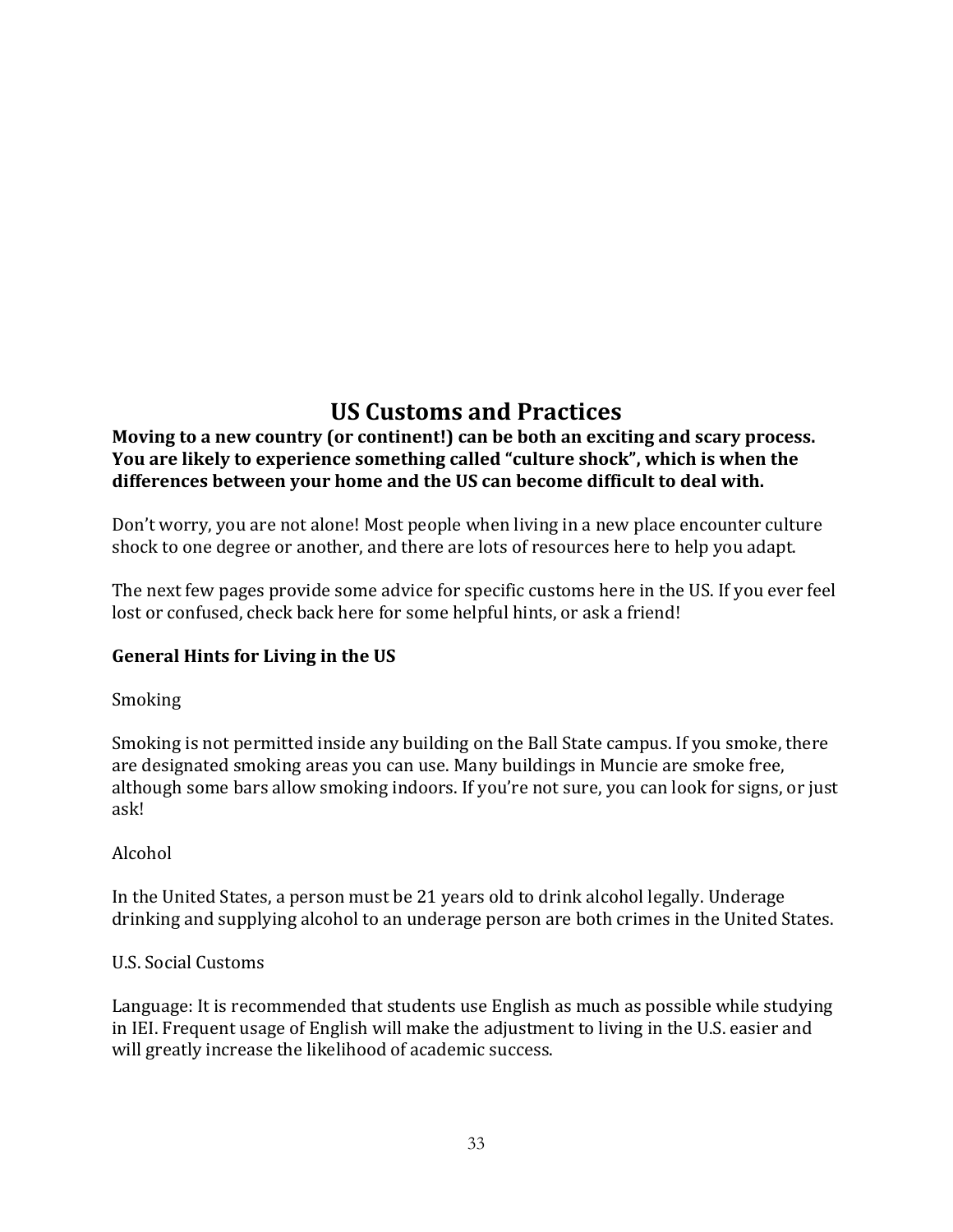Food: American food might be quite different from the food in your home country. Take the time to try a variety of American foods to find out what you like. Part of the fun of being in a new country is discovering the food and culture of the country.

Time: In general, Americans value punctuality. When specific times are given for events, it is expected that everyone involved will be on time or maybe a little early.

Names: Use "Mr.", "Mrs.", or "Ms." when you speak to people, especially when they are older than you or in formal situations. If someone tells you to call them by their first name, then you can do that.

Eye Contact: In the United States, eye contact is very important. Maintaining eye contact shows interest and honesty.

Polite Words: Use words and phrases such as "please", "excuse me", and "thank you" in your conversations.

Questions: In the United States, asking questions is seen as a good way to learn and show interest. Students are encouraged to ask questions in class.

Visiting Someone's Room or Office: Many Americans keep their office or dorm room doors open when they are in the room. Before you enter the room, you should still knock or ask if it is okay for you to enter the room.

Negotiating Prices: In the United States, the price listed on a product is generally not negotiable. The exception to this is high priced items such as cars and houses.

(This list is taken from the Georgia Southwestern State University English Language Institute)

# **Glossary'**

**academic advisor:** Your academic advisor is the person from your academic program that has been assigned to help you with your academic program. This person will help you with registration and answers all questions about your academic program.

**bursar:** This is the office that deals with billing (tuition) and payment. It is located in room B31 in Lucina Hall.

**bursar hold:** A bursar hold is placed on your account when you do not pay all the money that you owe Ball State. A bursar hold may prevent you from registering for classes and/or from being released from the IEI.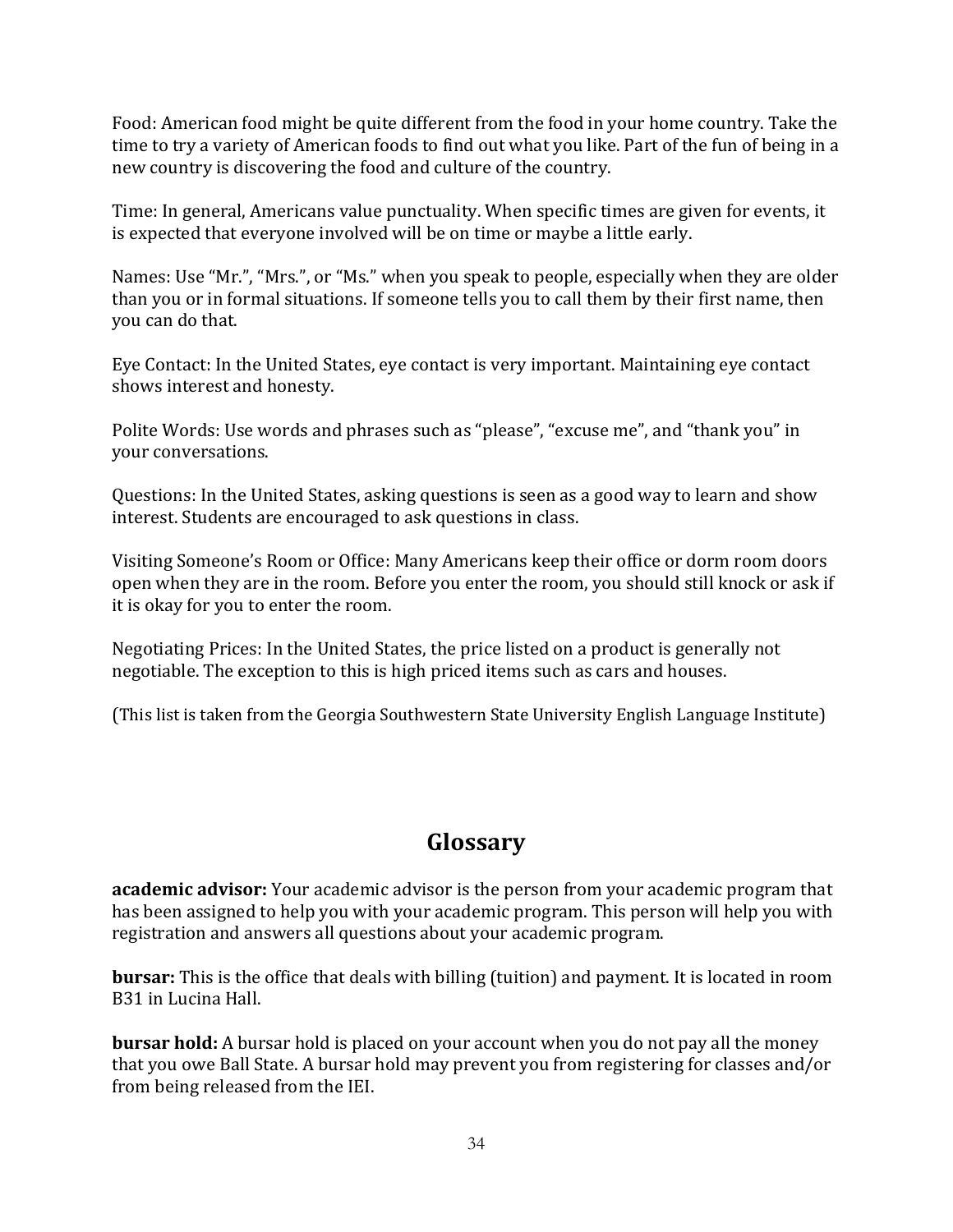**skill courses:** This refers to the five skills that every student must take at each level. They are speaking, listening, reading, writing and grammar. These are different from the open topic courses.

**International student advisor:** the person who takes care of all your immigration papers and answers questions about your visas. This is the person that you MUST see if you plan to travel outside the US. This person can be found at the Rinker Center for International Programs (RCIP).

**health center hold:** A health center hold is placed on your account when you have not provided the health center with all the required medical records or when you still need to take some more tests and/or vaccinations. A health center hold may prevent you from registering for classes and/or from being released from the IEI.

**IEI advisor:** Your IEI advisor is the IEI instructor to whom you have been assigned. This is the person who can answer all your questions about the IEI and about student life here at **Ball State.** 

**open topic:** This refers to those courses such as pronunciation, US culture, and study skills that provide additional support for the core language courses.

**registrar:** This is the office where your official student records are kept. This is also the place where you can get a copy of your official Ball State transcript.

### **Some'Abbreviations'**

CR: Credit

EFL: English as a Foreign language; technically this refers to English learned/taught in a non-

English-speaking environment.

EIL: English as an International Language

ESL: English as a Second Language; technically this refers to English learned/taught in an Englishspeaking environment.

ESLG: English for Specific Language Groups (used in the IEI Library)

ESP: English for Specific Purposes; English for specific subject/career areas.

ETOC: English Texts from Other Countries (used in the IEI Library)

IEI: Intensive English Institute

IEP: Intensive English Program(s)

ITA: International Teaching Assistant(s)